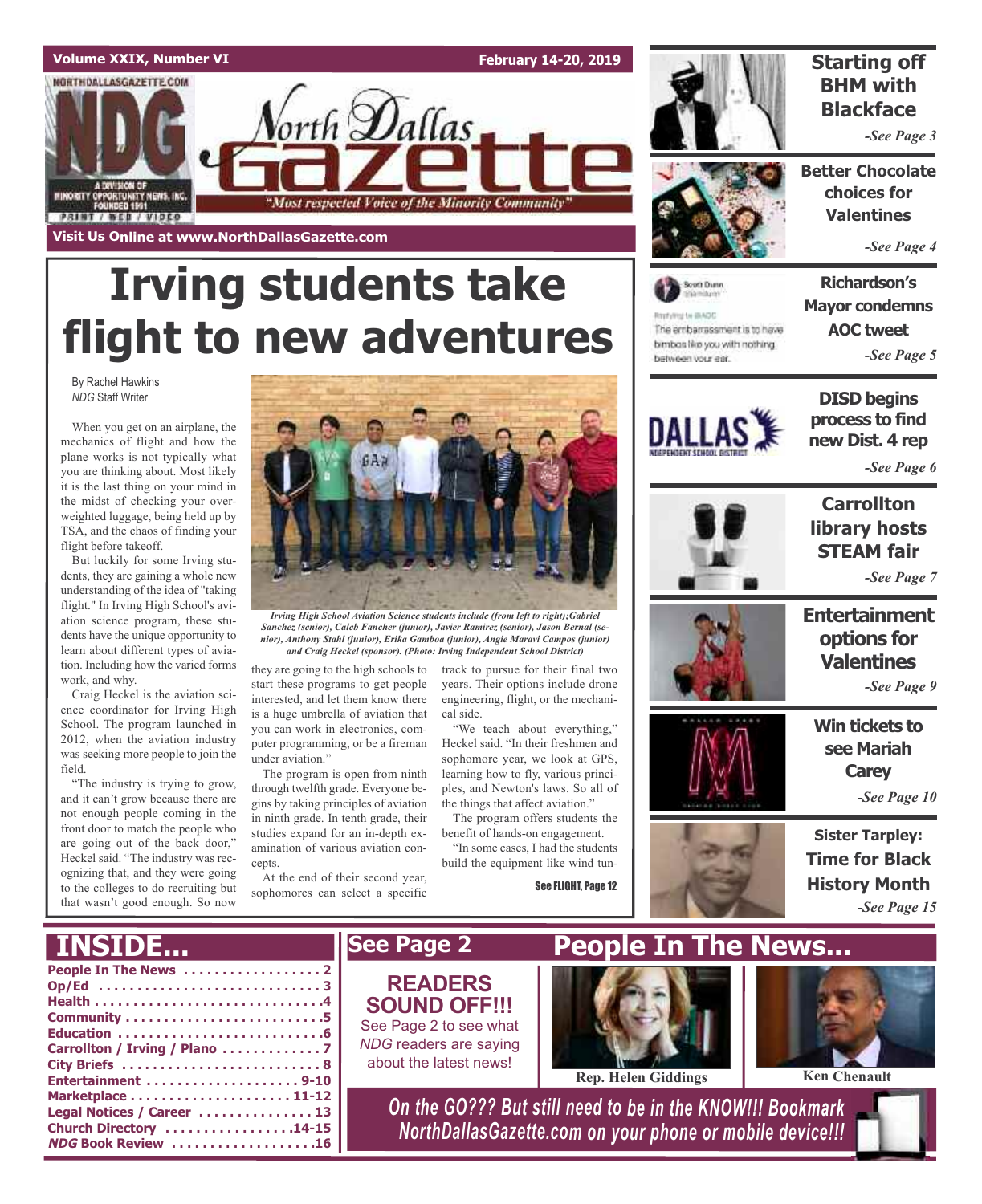#### **People in the News www.NorthDallasGazette.com**

### **Rep. Helen Giddings**

Helen Giddings, former Texas State Representative, will be honored with the James C. Belt Jr. Lifetime Achievement Award by the United Methodist Men of St. Luke "Community" United Methodist Church at the organization's 2019 Honors Brunch. The presentation event is set for 11 a.m., Saturday, Feb. 23 at Paul Quinn College.

Chair of the selection committee, Terry Robinson, said Representative Giddings' accomplishments exemplify the same spirit of leadership, civil rights and social activism demonstrated by the late attorney

### **Ken Chenault**

CHICAGO, ILLINOIS– The HistoryMakers announces the one-on-one interview program, An Evening with Ken Chenault. The hour-long program provides a rare, inside, look into the life and career of one of America's most successful CEOs – Ken Chenault. The program is hosted by CBS sportscaster and NFL network host James "J.B." Brown and serves up a master class on corporate and civic leadership featuring interviews from those who know and



James C. Belt Jr. for whom the award is named. Belt was an attorney and activist who served St. Luke UMC and represented a variety of civil rights causes for several decades.

"The Belt award is presented annually to an individual with a record of outstanding vision, dedication and commitment to serve the citizens of their community and the state," Robinson said. The first recipient of the award was Ron Kirk, Dallas' first African-American mayor and U.S. trade ambassador. Robinson said the goal of the recognition "is to shine a light on deserving individuals who have given of their time serving all people and ensuring that justice prevails for all."

Giddings is President of Multiplex Inc., a specialty concessions company, which she founded in 1989. Previously, Giddings served as Vice President of Leader-

CEO Ursula Burns; Merck CEO Kenneth C. Frazier; Lazard Freres Senior Managing Director Vernon E. Jordan, Jr.; Media legend Oprah Winfrey; Co-Founder and Co-Executive Chairman of The Carlyle Group David Rubenstein; former New York City Mayor Michael Bloomberg; Harvard President Larry Bacow and former Harvard University President Drew Faust; NBA legends and Hall of Famers Julius "Dr. J" Erving and Earvin "Magic" Johnson Jr.; Chair of Lincoln Center for the Performing Arts Katherine

ship Development at the Greater Dallas Chamber of Commerce and as an executive responsible for 11 states with Sears.

While serving in the legislature, Rep. Giddings served on and chaired numerous committees. She has a strong commitment to public service and has served on the boards of various organizations in the Dallas area including the Dallas Black Chamber and the Dallas Planning Commission. Rep. Giddings has served as President of the bipartisan 1600 member, National Foundation of Women Legislators and served on the Executive Committees of the Women's Legislative

Farley; his sons Kenneth and Kevin Chenault and his wife, Kathryn Chenault, among many others. An Evening With Ken Chenault peers behind the veil of Chenault's rise to the head of one of the world's most successful companies, and sheds light on his effective leadership as well as his legacy.

"We're excited to have produced the 'must see' program," says Julieanna Richardson, Founder and President, The HistoryMakers. Having the opportunity to showcase the life and career of the most preeminent

Network of the National Conference of State Legislators and the National Organization of Black Elected Legislative (NOBEL) Women.

For ticket information, email St. Luke United Methodist Men at umm.stluke@gmail.com or email Terry Robinson at lawrence12202000@yahoo. com. A portion of the proceeds from the event will be donated to the James C. Belt Jr. Scholarship Fund at Paul Quinn College.

During her legislative career, highlights included successfully authoring legislation on dyslexia and other learning disabilities as well as programs which address

business leaders of our time – Ken Chenault presents a unique master class on corporate and civic leadership.

Chairman and CEO of Berkshire Hathaway, Warren Buffett describes Chenault "as one of the greatest leaders of our time. He is a leader, he is competitive, and he is smart. The real test of leadership is when you go up the mountain and your troops follow you," says Buffett. "They follow you because they believe in you and they believe you do see the value over the top mountain. If

> Criminal Defense **• DWI / Suspended License**

adult education. In higher education, Giddings led efforts to eliminate geographic and ethnic disparities in funding. Her endeavors have led to more equitable funding for institutions of higher learning in the Metroplex.

To provide equal opportunities for minorities and rural students, in 1997 Giddings joint authored the Top 10% rule. During the 79th Legislature as the Business and Industry chair, she jointly authored legislation creating the new Worker's Compensation system as well as authoring five bills focusing on Identity Theft Prevention, Punishment of Criminals, and Help for Victims of Identity Theft.

they don't see it, they will still follow."

Chenault when asked about his legacy ends the program saying: "My most important legacy that I can leave is that I made a meaningful difference in people's lives, I hope I have been a catalytic agent for change," says Chenault. "I firmly believe that none of us should be satisfied by the status quo—you should always try to change the status quo."

Check your local listings for An Evening with Ken Chenault starting Sunday, February 3.

Family Cases **• Divorce / Annulment**

## **NDG Readers Sound Off...**

**Ricardson mayor condemns council- man's "bimbos" tweet to Rep. Ocasio-Cortez**

Scott Dunn is our current District 3 representative, but does NOT reflect the values of our diverse and inclusive community.

"Mayor Voelker made it clear such comments, even when sent via a personal account, not a Richardson communication channel, is not reflective of the City's values."

> *-- Reid Robinson* via Facebook

I'm starting to see this story on national news out-

lets. So embarrassing for *Dallas Gazette* for all the up-Richardson.

have worked with Chenault during his phenomenal ca-

Viewers will hear from Chairman and CEO of Berkshire Hathaway Warren Buffett; former Xerox

reer.

*-- Karen Blake Dunham* via Facebook

To be clear, it would have been a nonevent had people ignored it. Not taking a position one way or the other on that issue -- just an observation. Dunn is not running for reelection in May so this could just as easily have been ignored. People say stupid things on Social Media all the time.

*-- David Stephan* via Facebook

#### **Reader Recommendation**

love looking to *North*

coming live events!!

*-- Angelina Serrano - Perez* via Facebook

#### **Win tickets to see Mariah Carey**

Iove every song, because mariah carey is amazing. So amazing i tattooed her autograph on my arm last summer but thats a story for another time. If i have to pick one song i guess i cant go wrong with the original greatness that was Vision of Love i had a vision of love and it was all that youve given to meeeeeeeew

*-- Nikki Anderson-Browne*

Fantasy is mine I'm probably one of her biggest fans I sat next to her twins during this show her Christmas show. I can't post the picture because I was asked not to share it by the her team but I do have the

picture saved lol I went several years to her shows in NYC real spectacular.

*-- Aubrey Campos*

My favorite song!?! There's too many  $\blacksquare$  I think ...• it's "Bye Bye or Cant Take That Away" *-- Joann J. Sosa*

**To share your opinion visit NorthDallasGazette.com**



\$69\* DIVORCE

*2 | February 14-20, 2019 | North Dallas Gazette*

*For the 411 in the community, go to www.northdallasgazette.com*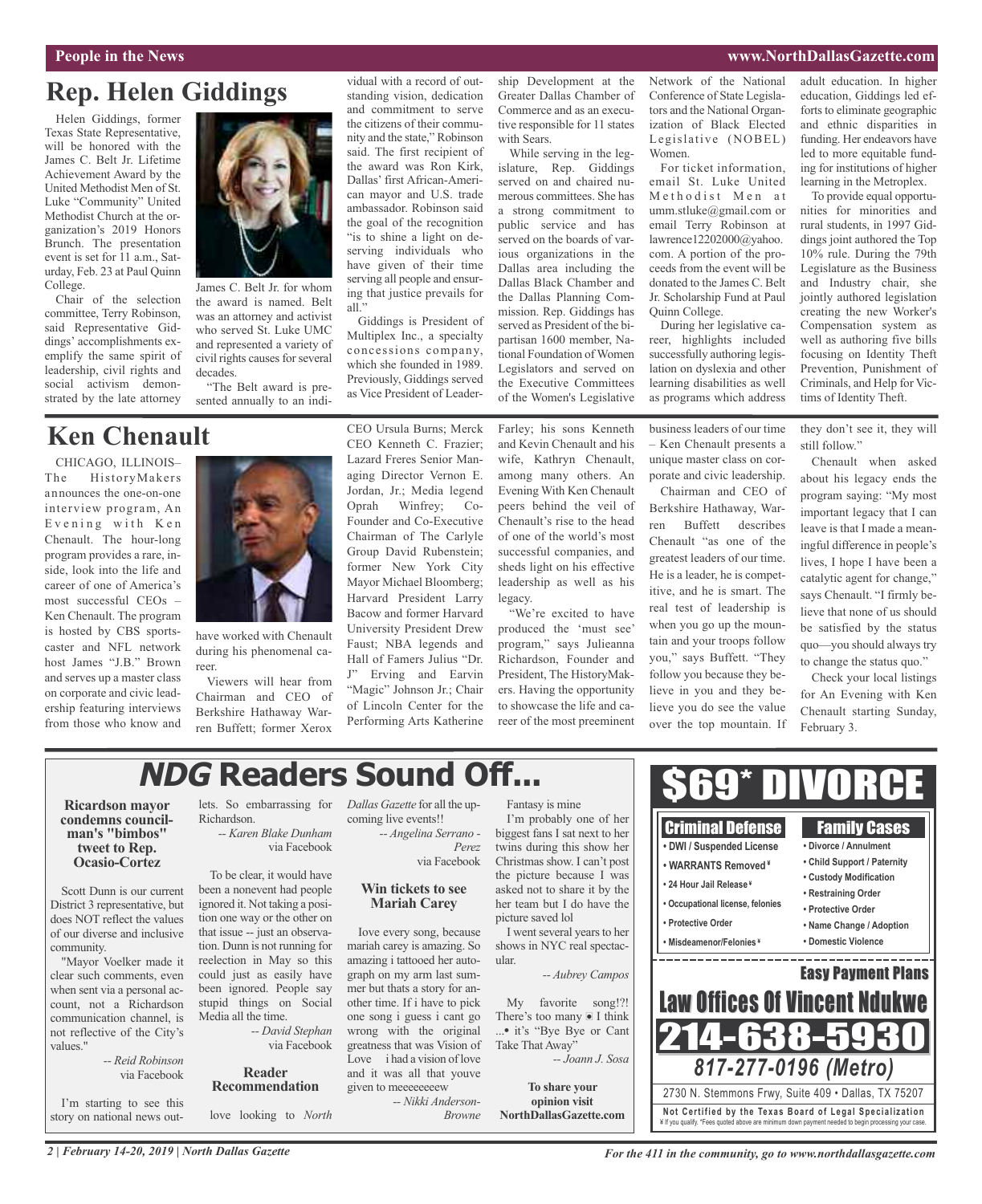#### **www.NorthDallasGazette.com Op-Ed**



*North Dallas Gazette assumes no responsibility for unsolicited material and reserves the right to edit and make appropriate revisions.*

*The North Dallas Gazette, formerly Minority Opportunity News, was founded in July 1991, by Mr.Jim Bochum and Mr.Thurman R. Jones. North Dallas Gazette is a wholly owned subsidairy of Minority Opportunity News, Inc.*

### **Governor starts Black History Month with Blackface**

By Roger Caldwell NNPA Contributor

When the Republicans are calling for a Democratic governor to step down from his office because of a racist photo, something must be horrific and shocking. Virginia Governor Ralph Northam, during Black History month (February 2nd, 2019), acknowledged that a photo in his 1984 Eastern .<br>Virginia Medical College yearbook was him dressed in a KKK robe and hood or blackface.

Most Americans of any race or culture would consider this offensive, and someone must be held accountable for this breach of trust. Many would expect anyone connected in any way to this despicable display of sickness would automatically resign from office. But in the state of Virginia, they must operate on a different set of principles.

On Friday Senator Tim Kaine made a statement that read, "The racist photo from Governor Northam's 1984 yearbook is horrible. This causes pain in a state and a country where centuries of racism have already left an open wound. I hope the Governor – whose career as an Army officer, pediatrician and public official has always manifested a commitment to justice and equality for all – now takes the time to listen to those he has hurt and reflect on how to move forward."

Even though Senator Kaine acknowledged that this act was despicable and horrible, he did not ask the governor to resign. He and his fellow senator of the state of Virginia, Senator Mark Warner, released statements that called for the governor to listen to the people, and consider the communities he hurt.

It is obvious that the community that this picture impacted the most was the Black community, and the Black community leadership was very vocal, and they expect the governor to resign. This is not a situation that the Black press will allow to be swept under the rug, and there is no excuse that can be made to justify this behavior from the governor.

The subject of racism is very difficult to discuss in 2019, and it appears that our president has gotten away with many derogatory racist statements.

**Farewell my dear friend**

When President Trump continues to get away with calling Mexicans and Latinos people with problems, drug dealers, criminals, or rapists, he creates division in the country. By continuing to demonize a race and people of color in America, these ridiculous statements from the White House get Trump supporters to believe these lies.

When racism is uncovered or exposed by anyone a change must take place.

The NAACP's president and CEO, Derrick Johnson, immediately called for Governor Northam to resign on the day the event was exposed. The list [calling for the Governor's resignation] continues to grow in the state and the [state's] two senators have joined the Virginia Congressional Delegation, led by Rep. Bobby Scott, who believes the governor cannot effectively serve in his position with this cloud hanging over his record.

On the next day, which was Saturday, Governor Northam changed his statement and denied being in the medical school yearbook photo but admitted to wearing Blackface while dressing up like Michael Jackson at a

dance contest. At the time of the writing of the article, the governor has vowed to remain in office despite widespread calls for his resignation.

As the list calling for the governor's resignation continues to grow, it makes no sense for him to continue to fight for his political career. The Virginia Legislative Black Caucus, Eric Holder, Tom Perez, Hillary Clinton, Rev. Jessie Jackson, Joe Biden, every Democratic presidential candidate running for office, U.S. Rep. Karen Bass, (Chairwoman of the Congressional Black Caucus), and singer John Legend, have all called for his resignation.

The governor can apologize, but the damage was done decades ago, and everyday he is a reminder of bigotry, racism and White Supremacy. He has created a crisis in the Democratic Party in Virginia and the country, and it cannot be resolved without his resignation.

Pass the baton to the Lt. Governor, Justin Fairfax, a Black man, and the Virginia Democratic Party can move forward with no regrets, and a breath of fresh air.

By Congresswoman Eddie Bernice Johnson

With the passing of former Michigan Congressman John Dingell Jr on Feb. 7, our nation has lost one of its greatest public servants whose selfless work helped to shape our country's laws, policies and programs for more than half a century.

It was an honor to have served with him and to witness his unrelenting commitment to the finest principles that America stands for, and to see the passion which he displayed while serving people who came to know, respect and admire him.

Congressman Dingell's interests and impact extended far beyond the Michigan district that elected him, beginning in 1955 when he assumed the congressional seat that was

#### held by his father, John Sr., who introduced legislation in Congress to provide health insurance for American citizens. The younger Congressman Dingell was a member of Congress longer than any other person who has had the privilege to sit in that body.

At the root of his beliefs was social justice. He was an ardent supporter of efforts to have the Medal of Honor bestowed upon Dorie Miller, the Texas native who saved many of his fellow sailors during the Japanese attack on Pearl Harbor. He worked to improve the environment, and to pass civil rights legislation.

As chairman of the Energy and Commerce Committee in the House, Congressman Dingell guided legislation that promoted healthcare, consumer protection, government social service programs and many others of merit. His voice and presence gave hope to those who despaired, and provided light to those who felt as though they were consumed by bleakness.

At the beginning of each Congressin which he served after succeeding his father, Congressman Dingell introduced legislation that would have created what became in 1965 the Medicare program, providing health insurance to our nation's senior citizens.

When the Affordable Care Act was signed into law by President Obama in 2010, the president said that Congressman Dingell was partly responsible for the legislation, stating that it was something that he had worked arduously to bring about. President Obama

called Congressman Dingell a visionary.

Congressman Dingell's prescient and presence continues in the House of Representatives. His wife, Congresswoman Debbie Dingell, was elected to his seat when he decided to retire from Congress. She has continued the Dingell tradition of legislative and personal excellence.

I have no doubt that when the history of Congress is written John Dingell's name will be included amongst those that helped to guide our country, having served us with dignity and distinction.

*Congresswoman Johnson represents the 30th Congressional District of Texas in the U.S. House of Representatives. She also chairs the House Committee on Science, Space and Technology.*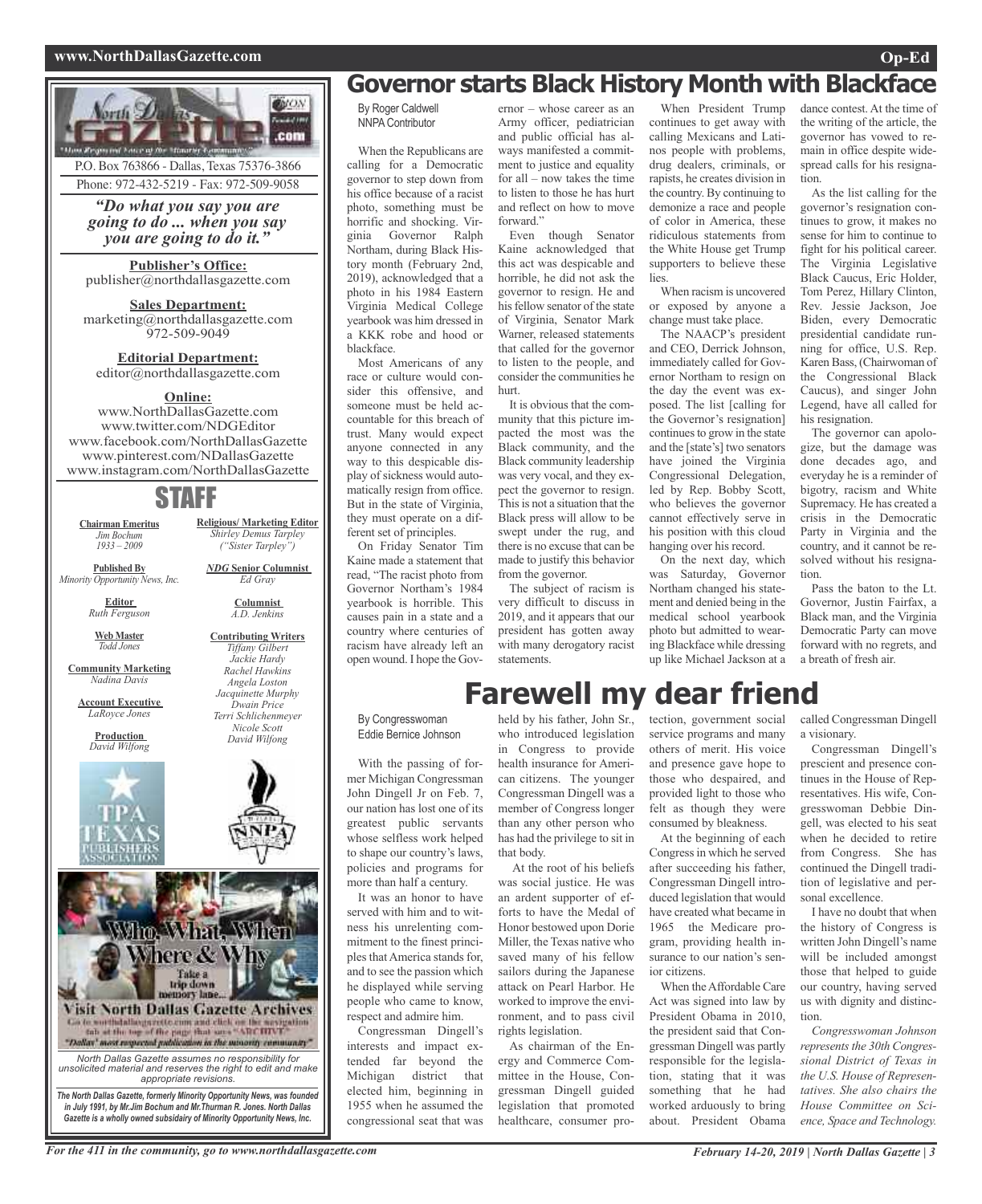# **Better chocolate choices for Valentine's benefit heart health**

For Valentine's Day consideration, skip the milk chocolate candy and replace it with a cup of dark hot cocoa.

"In terms of protecting the heart, research suggests that drinking a cup of dark hot chocolate can be equated with drinking a glass of wine," says Dr. Lona Sandon, a registered dietitian at UT Southwestern Medical Center who



urges people to eat and drink in moderation.

Typical candy bars and sugar, and calories make boxed chocolates may be tasty, but their added fat, them less healthy treats, she says. But pure chocolate, made from cocoa beans, is rich in flavanol, an antioxidant that may help protect arteries from damage, maintain healthy blood flow, and fend off heart disease.

Dark cocoa and baking cocoa contain a higher percentage of cocoa solids and less or no added sugar, respectively. They are excellent sources of polyphenols,

dustry's relentless targeting of youth, e-cigarette use is increasing exponentially and creating new avenues for nicotine addiction in a class of compounds that includes flavanols. Chocolate in its more processed form, meanwhile, is loaded with extra oils, milk, and sugars that combine to lower its level of polyphenols.

A bar of dark chocolate weighing about  $1\frac{1}{2}$  ounces contains approximately 950 milligrams of antioxidants, while a similar bar of milk chocolate contains only

400 White chocolate is a confection of fat and sugar and contains no antioxidants.

"Cocoa by itself may provide some health benefits. It's what is added to it that's not so good for us," she says.

A day of indulgence should be tempered, she advises. It's still important to pay attention to the overall calorie counts.

### **Data shows E-Cigarette leading to an epidemic threat to nation's youth**

WASHINGTON, D.C. -Results of the 2018 National Youth Tobacco Survey (NYTS) released this week by the Centers for Disease Control and Prevention highlight the rapidly growing popularity of electronic cigarettes among youth. The results show that 4.9 million middle- and high-school students were current users of some type of tobacco product in 2018, an increase from 3.6 million in 2017, and that there were in excess of 3.5 million youth e-cigarette users in 2018, 1.5 million more than in 2017. The data show that not only are



more kids using e-cigarettes, but they are also using them more frequently.

The American Heart Association released the following statement in re-

*Vaping360 / Flickr Jennifer Pallian / Unsplash* sponse to the survey: "These jarring numbers are further proof that the ecigarette epidemic in our nakids. Data showing that ecigarette use jumped by 78 percent among high school students and 48 percent among middle school students is cause for grave con- $\mathbb{R}^d$  cern, especially with data showing that kids are often transitioning to conventional cigarettes and pairing e-cigarettes with other tobacco products or recreational drugs.

> "E-cigarettes are reversing decades of progress in

reducing tobacco use among youth, and government action is necessary to counter this mounting threat. We welcome FDA Commissioner Scott Gottlieb's recent moves to restrict the sale of many flavored e-cigarettes in places such as convenience stores and gas stations, and we urge the FDA to take immediate additional steps to strengthen its crackdown on companies' aggressive targeting of children, including:

• Removing flavored ecigarettes from the market; • Prohibiting all marketing practices, including those on social media, that are shown to appeal to children;

• Suspending online sales of e-cigarettes until effective age verification mechanisms are established; and

• Enforcing rules that prevent the sale of products that were not commercially marketed as of August 8, 2016, or were modified after that date, without premarket review.

"Absent immediate and urgent action, the epidemic of e-cigarettes will further spiral into an even greater public health crisis."

### **Love Field launches Aira Access service to facilitate travel for visually impaired**

Dallas Love Field has launched Aira Access and joined the Aira Airport Network, a service that gives passengers who are blind or low vision instant access to the eyes of a trained profes-<br>sional while traveling sional while traveling through the terminal.

Aira is a mobile app that any person requesting assis-

tance can use once entering airport property. The app connects passengers with a trained agent through the lens of a smartphone camera to assist with navigation, checkin, concessions and other aspects of the airport experience.

Using Aira at Dallas Love Field is free for customers, who simply download the mobile app to their phone. Through Love Field's subscription, the airport pays for usage minutes. A paid model is available for Aira as well, giving blind and low-vision customers the option of purchasing smart glasses.

tion continues to escalate. Thanks to the tobacco in-

"Love Field is always looking for innovative ways to improve the customer experience," Department of Aviation Director Mark Duebner said. "Offering an accessible and welcoming facility for all travelers is paramount to accomplishing that goal. We are thrilled to join the Aira Airport Network."

Dallas Love Field is the first airport in North Texas to

enable Aira Access for customers. More than 30 airports across the nation have deployed Aira Access, including many Love Field destinations. It is also available at sports venues, public buildings and retail stores. AT&T Stadium is another area destination in the Aira network.



### **Local church approved for Texas Historical Marker**

The Texas Historical Commission (THC) has recognized Mount Pisgah Missionary Baptist Church as a significant part of Texas history by awarding it an Official Texas Historical Marker. The designation honors Mount Pisgah Missionary Baptist Church as an important and educational part of local history.

"The Official Texas Historical Marker program helps bring attention to community treasures and the importance of their preservation," said

MarkWolfe, executive director of the THC.

Making sure the community today and in the future recognizes the contributions of the church is key to why it received the honor.

"Awareness and education are among the best ways to guarantee the preservation of our state's history. This designation is a tool that will increase public awareness of important cultural resources," Wolfe said.

A subject qualifies for a marker if two basic criteria are met: historical significance and age. Historical significance is established by reviewing its role and importance in local history, and the age requirement depends on the topic.

Mount Pisgah Missionary Baptist Church is the oldest African American Baptist Church Congregation in Dallas County and the third oldestAfricanAmerican Baptist Church in the State of Texas. Mount Pisgah, affectionally called The ROCK was formed on the third Sunday

in June 1864, under an Elm tree in the UpperWhite Rock Community in Dallas County. Mount Pisgah will celebrate 155 years of continuous service in June of this year.

Texas has the largest marker program in the United States with approximately 15,000 markers. Seventeen states have used the Texas program as a model; the THC reviews more than 300 marker applications each year.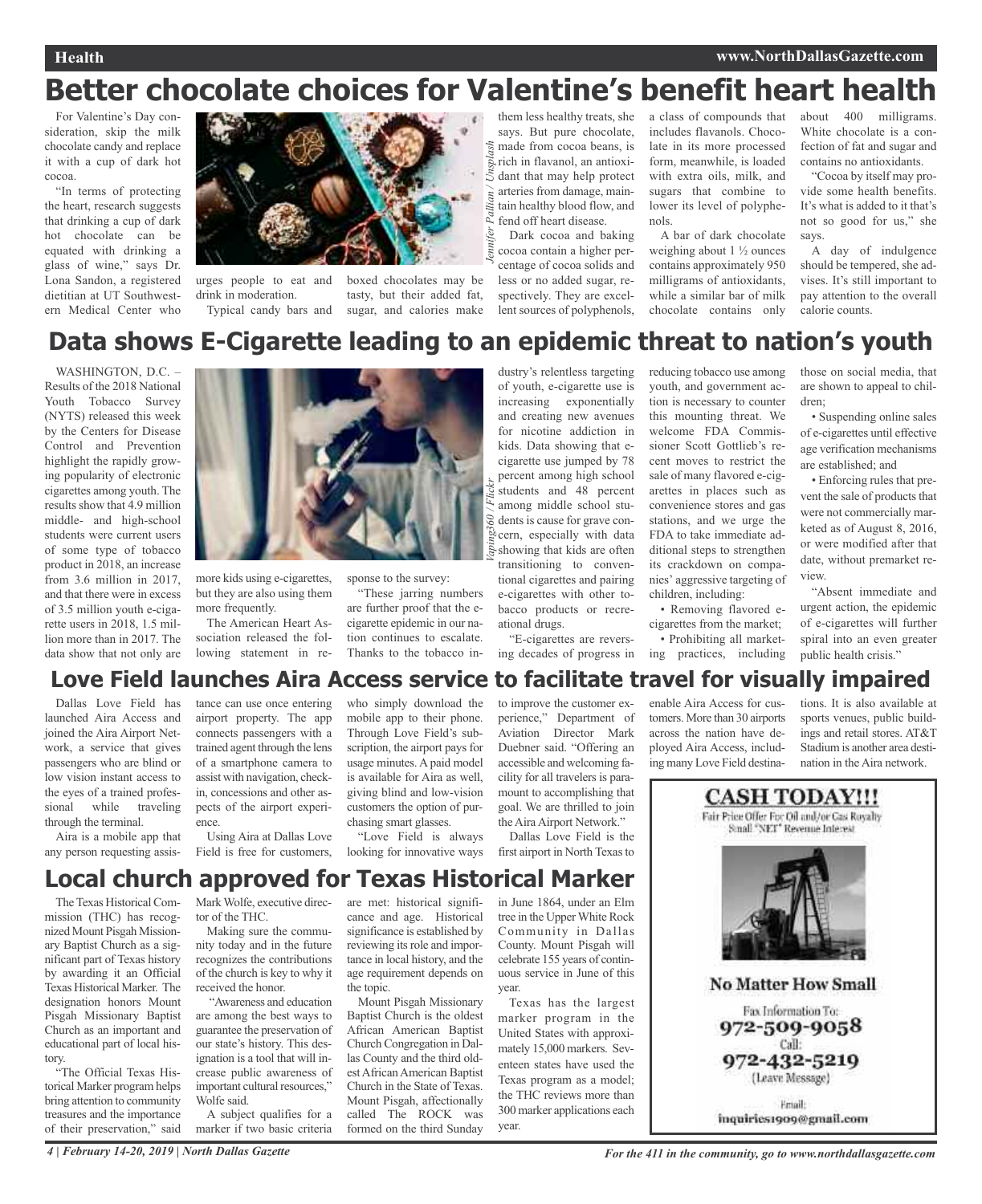# **Richardson mayor condemns councilman's 'bimbos' tweet to Rep. Ocasio-Cortez**

By Ruth Ferguson *NDG* Editor

Richardson Mayor Paul Voelker issued a statement indicating he was "extremely disappointed and embarrassed" by out-going Councilman Scott Dunn's tweet referring to a U.S. representative as a bimbo. The mayor acknowledged Dunn and citizen has the right to share their opinion, however, doing so in a civil and respectful tone is necessary to lead to productive results.

"Even when we disagree about important political and social issues, we

**Scott Dunn** @jamdunn

### Replying to @AOC The embarrassment is to have bimbos like you with nothing between your ear.

shouldn't resort to namecalling," Voelker stated.

Dunn's deleted tweet read, "The embarrassment is to have bimbos like you with nothing between your ear.

Mayor Voelker made it clear such comments, even when sent via a personal account, not a Richardson communication channel, is not reflective of the City's values.

"I condemn the description of any woman in this manner as clearly inconsistent with Richardson's values, as further articulated by the City Council's Rules of Engagement as outlined in our 2017-2019 Statement of Goals," Voelker stated.

Dunn, who announced last month he is not seeking re-election this spring, has deleted his personal Twitter account. However, former councilmember Amir Omar captured and shared via Facebook a screenshot of the tweet which was in response to a tweet from U.S. Representative Alexandria

Ocasio-Cortez representing New York. NDG does not have info on the original tweet to which Dun was directing his reply. The congresswoman is a frequent target of criticism and attacks from both sides of the aisle.

"I really don't care what political team you root for and whether you like one representative or another. I don't even care that although you are representing a city in a non-partisan role, you can't hold your tongue out of basic decorum. What I do care about is that you are so tone deaf that you

don't realize that using sexist terms like this one reflects badly on our City. #richardsonroyalty," Omar shared via Facebook.

**Community**

This incident comes on the heels of Voelker response to NDG's inquiry regarding the absence of any events hosted by the city in celebration of Martin Luther King Day. He pointed to the fact the library will include Dr. King and the accomplishments of others during Black History Month

"Richardson has a strong focus on inclusion, diversity and multi-culturalism," according to Voelker.

### **Expunging the Past: Learn the in's and out's of clearing a criminal record**

Cass Robert Callaway, a practicing criminal defense lawyer who represents individuals accused of misdemeanor and felony charges, will be the presenter for the February Lunch & Learn Series class at Frazier House. The class is Feb. 21 from 11 a.m. to 12:30 p.m., at Frazier House, 4600 SpringAvenue.

He will provide participants with strategies on how to clear their criminal records. His discussion will focus on:

• effective strategies for preserving/allowing for criminal record clearing eligibility

• a view of the criminal record clearing process

• alternatives to getting around criminal record history when record clearing isn't an option

• the do's and don'ts of online criminal record databases/mugshot scam sites

• practical ways of getting criminal records cleared with an eye toward your finances

Callaway will discuss also how you can be an effective advocate for legislative and policy changes in your community, at work, and in your sphere of influence – to make criminal record clearing more available to people fighting for a second chance.

Cass Robert Callaway is a practicing criminal defense lawyer. He also serves as local counsel for the online record clearing law firm – Higbee & Associates (www.recordgone.com). He has managed the filing and resolution of hundreds of expunctions, non-disclosures and motions to set aside conviction. Callaway also serves as the presiding municipal judge in Hutchins, TX and the alternate municipal judge in Addison. He attended and graduated from the University of Texas at Austin, worked in politics in Washington, D.C. for several years, returned to Texas to attend law school at Texas Tech School of Law, and

now resides in Dallas operating his practice – The Law Office of Cass Callaway.

To register for the event: https://www.zwhjcoc.org/cla sses-expunge/

The classes are free and open to the public. Bring your lunch; they will provide the drinks. For more information, email: info@zwhjcoc.org or call Jasmine Anderson at 214-324-4443.

## **McKinney seeks citizen input in quality of life survey**

The City of McKinney is conducting a resident survey to gauge citizen satisfaction in McKinney. Residents are encouraged to visit the city's website to complete the online survey by Feb. 22.

"Citizen survey results are an integral part of our

strategic work and will help staff and City Council identify priorities for the community, learn of their concerns, and ultimately improve the quality of life in McKinney," said CoCo Good, Communications and Marketing Director.

The city has been work-

ing with independent consultant, National Research Center, Inc. of Boulder, Colorado, to develop the survey.

The survey allows the city to compare results and benchmark residents' opinions against other communities across the country.

The survey includes questions about quality of life, important characteristics of community, services provided by the city and priorities for the future.

"We hope all residents will participate in this survey," said Mayor George Fuller. "McKinney is a great community in large part because of the feedback we receive from the community. Before we make any changes, it is important for us to be able to measure how we're doing. This survey allows the residents to help us identify areas where we can improve and it will help us ensure that services are being provided in the most effective and efficient manner."

To take the citizen survey, visit online www.mckinneytexas.org/Survey.

### **State Representative Victoria Neave Files H.B. 1583 to Help the 35,000 Federal Employees in Texas Impacted by Government Shutdowns**

 $AUSTIN - State Rep.$ Victoria Neave filed House Bill 1583 to provide emergency relief to federal government employees in Texas who are at risk of losing their homes because of a federal government shutdown. H.B. 1583 creates a

"Government Shutdown Housing Relief Loan Program" to provide furloughed federal employees with a 0% interest loan from the Texas Department of Housing and Community Affairs to pay for their rent, mortgage, or utility pay-

ments during a government shutdown. Over 35,000 Texans who are federal employees missed paychecks during the most recent federal government shutdown and may not get paid if another federal government shutdown occurs on Friday.

"While partisan bickering in Washington D.C. compromises the livelihood of dedicated public servants, federal employees, who are being used as a pawns in political games, House Bill 1583 seeks to keep these working families on their

feet during future government shutdowns by providing an emergency loan," said State Rep. Victoria Neave. "Working families should not be punished because of partisan gridlock." The most recent federal government shutdown, the

longest in history, lasted 35 days from December 2018 to January 2019. During this time, many federal employees struggled to pay for basic necessities like housing and utilities, and many workers had to take temp jobs to pay their bills.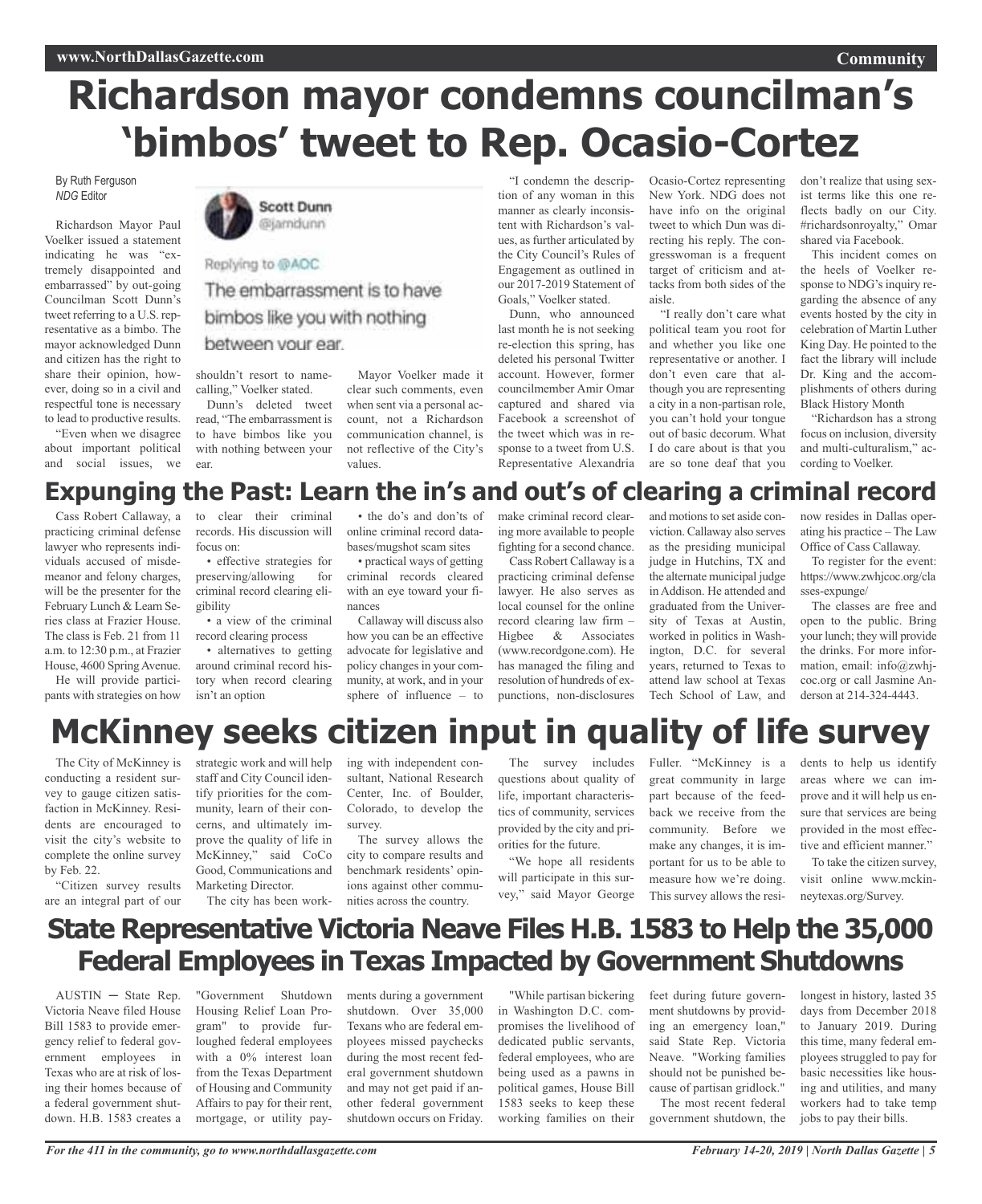### **Dallas ISD Board of Trustees seeking applicants to fill vacant District 4 seat**

The Dallas ISD Board of Trustees on Feb. 5 accepted the resignation of Jaime Resendez, who represented District 4.

Trustees also approved a processto potentially appoint a trustee to temporarily represent the seat that covers Southeast Dallas, Seagoville, and Balch Springs. The ap-



pointment would last until May, which is when voters will elect a District 4 trustee to a regular three-year term of office.

Under the process approved by trustees, the district

on Feb. 6 will issue a call for resumes and statements of interest for candidates who meet the legal requirements and are interested in temporarily filling the District 4 seat.

Resumes are due by 5 p.m. on Tuesday, Feb. 19 by email to boardservices@dallasisd.org.

Trustees will review candidates before the Feb. 28 board meeting, and then interview and potentially select a candidate on March 4 to temporarily fill the seat for about two months until the May election.

Below are qualifications for consideration of the District 4 seat:

• A United States citizen; • At least 18 years old on

the date of the appointment; • Registered to vote in Dis-

trict 4; • Has resided continuously

in Texas for 12 months, and in District 4 for six months prior to the date of the appointment;

• Must not have been deter-

mined to be totally or partially mentally incapacitated by an appropriate court;

• Has not been finally convicted of a felony (or if convicted, has not received a pardon);

• Cannot have a final conviction for an offense under Texas Penal Code Section 43.02(b).

### **'Saturn V Girls' Team from Hockaday wins 1st Place Champion's Award at 11th annual North Texas First Lego League Regional Championship Robotics Tournament**

After months of intense preparation, nearly 600 North Texas youth came ready to compete at the 11th-annual North Texas FIRST LEGO League (FLL) Regional Championship Robotics Tournament held Feb. 9 at Parish Episcopal School and Community Center. Tasked with this season's "INTO ORBIT" robotics competition challenge, the teams have spent hours studying the vast expanse of space and coming up with innovative solutions using science and technology. Winning the 1st place Champion's Award was the "Saturn V Girls" team, with students from The Hockaday School in Dallas, who will advance



*LEGO® League manager), Anika Kapoor, Sydney Slay, Nina Dave, Jayna Dave, Celine Ebert of the 1st place championship team "Saturn V Girls" (Courtesy photo)*

to the World Festival in Houston April 17-20. The 2nd place team – "Axis of Eagles" (with students from Carrollton's Prince of Peace Christian School) – will also head to the World Festival.

Taking 3rd place, the "Ambassador Lightning" team with students from Fort Worth's Bethesda Christian School will head

to the LEGOLAND North American Open in Carlsbad, Calif., May 17-19. And taking 4th place, the "STAR Fleet" team with students from Frisco will advance to the Razorback Invitational in Fayetteville, Ark., May 16-19.

Each Champion's Award team was recognized for fully embracing the FLL Core Values while achieving excellence and innovation in the robot game and project.

Produced by the Perot Museum of Nature and Science and supported by ARCO/Murray, Rockwell Collins and USAA, the FLL competition featured 60 teams of nearly 600 young "engineers in training" who learned about research and experimentation, teamwork

skills and robot-design strategies. Teams also built and programmed an autonomous robot using LEGO MINDSTORMS technology to score points in 2.5-minute "mission" matches on a space-themed playing field.

"FLL is not only fun and competitive, but teaches critical thinking, teambuilding, and presentation skills that will be key for our future workforce," said Dr. Linda Silver, Eugene McDermott CEO of the Perot Museum. "This program serves as a gateway for kids to pursue careers in STEM, which is pivotal to the Perot Museum's mission to inspire minds through nature and science. Our region

touts one of the fastestgrowing leagues, and we look forward to producing the championship event for years to come."

This year's FLL journey began inAugust 2018, when 4,600 North Texas students ages 9-14 – and approximately 323,500 students worldwide – received the "INTO ORBIT" theme. They spent the next few months studying real-world challenges associated with the vast expanse of space and coming up with innovative solutions using science and technology. After qualifying rounds took place in December and January, nearly 600 North Texas youth qualified for the regional tournament.

### **Lecture explores the Greek Islands 'Then and Now'**

Take a trip to the Cradle of Democracy through stories and pictures during Collin College's next Passport to the World event, "Then and Now: A Tour of the Greek Islands," Feb. 26 from 11:30 a.m.-12:45 p.m. at the college's Plano Campus Living Legends Conference Center.The event is free and open to the public.

Professor Ryan Fletcher will reflect on his travels to Athens, Crete and Rhodes, delving into the rich histories and cultures of the islands. Join him for a discussion of their place in history, connection to modern discourse and their importance in storytelling.

Passport to the World is a free event series led by

Collin College faculty and staff members who have traveled to a variety of global locations and share their newly-acquired knowledge about different cultures, art forms, architecture, music, religions, political systems and more. . The series will continue in April with "The Aloha State: Saying 'Hello' and 'Goodbye' to the Hawaiian Islands." Collin College's Plano

Campus is located at 2800 E. Spring Creek Pkwy. in Plano. For more information about Passport to the World, visit www.collin.edu/academics/passport or contact Dr. Dallie Clark at dclark@collin.edu.

### **DCCCD hires founding dean for new bachelor's degree program**

For years, Dallas County faced a shortage of qualified early childhood teachers, which limited the number of pre-kindergarten students who could go to school. Working to solve that labor gap, Dr. Joe May, chancellor of the Dallas County Community College District, asked the Texas Legislature in 2017 to support a bill that would allow DCCCD to offer a bachelor's degree in early childhood education. The new law passed, and the district began laying the foundation for its first bachelor's degree.

DCCCD took a major step forward in the program's development with

the appointment of Robert DeHaas as founding dean of the Early Childhood Education Baccalaureate Institute at Brookhaven College. Members of the DCCCD board of trustees approved his appointment during their regular monthly meeting on Tues., Feb. 4, 2019. DeHaas, who most recently served as founder and CEO of the Dallas Teacher Residency, starts his tenure immediately.

The bachelor's degree program will be offered by Brookhaven College and is supported by faculty, programs and degree pathways at several other colleges in the district. DCCCD expects to launch its early

childhood education bachelor's degree program in fall 2020.

"We are excited Brookhaven will offer our first baccalaureate degree program, particularly one that will help enable more young children to enter Dallas-area classrooms because we will have more teachers with K-3 credentials to teach them," said May. "The program fills a critical gap, and we welcome Robert DeHaas as its first dean."

DeHaas said, "I'm truly grateful for the opportunity to become the founding dean of DCCCD's Early Childhood Education Baccalaureate Institute. I look

forward to working with the district and community leaders to successfully establish this institute on behalf of all educators and our children, who deserve highquality, educational experiences."

"With his established connections in both the education and non-profit sectors across the region, Rob DeHaas brings a wealth of talent and experience to the role of founding dean for the college's initial bachelor's degree program," said Dr. Thom Chesney, president of Brookhaven College.

Chesney added, "Rob's

#### See DEAN, Page 11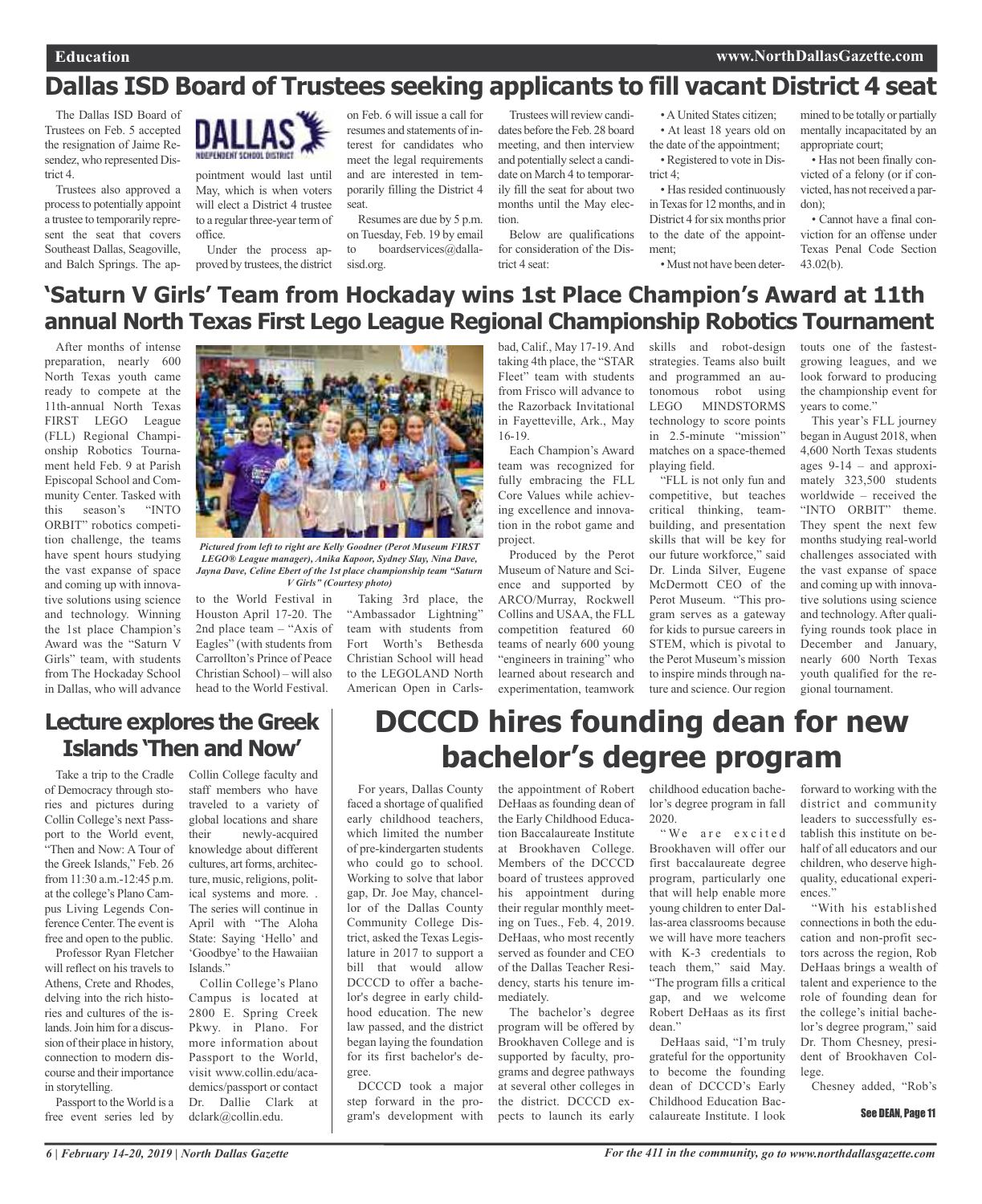### **Carrollton Library hosts second annual Spring Break STEAM Fair**

Carrollton, Texas – The Carrollton Public Library will host the second annual Spring Break STEAM Fair on Friday, March 15 from 3:30-5:30 p.m. at Josey Ranch Lake Library (1700 Keller Springs Road).

The STEAM (Steam, Technology, Engineering, Art, and Math) Fair will provide hands-on experiments for ages 6-12 from a variety of local businesses in the areas of science, tech-



nology, engineering, and math. Activities are supplied by Schneider Electronics, the Perot Museum

of Nature and Science, UT Dallas, GoEngineer, and  $\sum_{i=1}^{\infty}$  iCode. Admission is free, no registration is required, and parents are welcome to join  $\ddot{\ddot{\varepsilon}}$  in the fun with their kids.

*Pawel Czerwinski / Unsplash* Each of the hands-on, inquiry-based activities involved at this come-and-go event will allow participants to boost their knowledge, increase their imagination, and inspire new ways to integrate the five disciplines into their everyday lives.

There will be kits to assemble, circuits to investigate, mazes to build, and more to explore. The STEAM Fair wraps up a week of Spring Break Shenanigans at the Library presenting a different FREE boredom-busting activity each day for children ages 6-12 years.

The week's activities start on Monday, March 11 at 12 p.m. with a Movie Marathon of the Hotel Tran-

expertise and resources to citizenship. CFT for Busihelp companies develop a ness organizes volunteer culture of good corporate events, educational and pro-

sylvania 1, 2, and 3 at Josey Ranch Lake Library.

On Tuesday, March 12 from 1-3 p.m., visit Hebron & Josey Library (4220 N. Josey Lane) to create some Book Art. The Library will be upcycling old books to generate unique craft projects or one-of-a-kind masternieces.

An evening of Video Game Mania will be held at Josey Ranch Lake Library on Wednesday, March 13

from 6-8 p.m. Bring your friends or make new ones, as you meet other likeminded gamers.

On Thursday, March 14 from 12-2 p.m., Hebron & Josey Library will host a Library Scavenger Hunt for participants to explore undiscovered parts of the Library and win a prize.

For more information, visit cityofcarrollton.com/library or call 972-466-4800.

workshops, and networking

events.

### fessional development **Communities Foundation of Texas invests in Collin County with new office in Frisco**

Communities Foundation of Texas (CFT) is pleased to announce the opening of a new office in Collin County, located in Frisco's Hall Park (2401 Internet Blvd., Suite 101, 75034). The new office extends CFT's far-reaching history of service in North Texas, dating back to 1953. Since 2006, CFT has awarded more than 4,000 grants to 923 nonprofits in Collin County totaling more than \$51 million.

"Communities Foundation of Texas has been serving donors and nonprofits in Collin County for many years and this new office will allow the Foundation to more easily meet the needs of those living and working in this burgeoning area, said CFT President and CEO Dave Scullin, who has resided in Collin County for more than 30 years.

Along with the new satellite office, CFT has established a Fund for Collin County to provide dedicated charitable resources to meet community needs now and in the future. The Fund was created in fall 2017 with an initial \$500,000 investment from CFT, and through the generosity of individuals and other stakeholders in Collin County, it has now grown to more than \$1 million.

"CFT is delighted to expand our commitment and investment in the communities of Collin County," said Sarah Beeks Higdon, CFT's director of charitable giving for Collin County. "We are encouraged by and grateful for the incredible support our expanded activities have received from the people and businesses here."

The first grants from the Fund have been awarded to two deserving nonprofit organizations, CASAof Collin County and ManeGait Therapeutic Horsemanship, both of which offer leadership and programming to address critical needs of the county's most vulnerable populations. CASA of Collin County, which provides volunteer advocates for children, and ManeGait, which provides equine therapy to children and adults with neurological impairments, will receive grants in the amount of \$20,000 each to help continue their unique services.

Additional examples of CFT's work in Collin County include:

• Collin County Nonprofit Leadership Institute: Capacity building for nonprofit organizations is available through the Collin County Nonprofit Leadership Insti-

tute, which is a CFT initiative in partnership with United Way of Metropolitan Dallas. Twelve agencies were selected through a competitive application process to be in the initiative's first cohort. The agencies will attend monthly sessions held throughout Collin County in 2019, with training focused on agency and program leadership, with learning opportunities for program staff and board members. Participating agencies also can receive a capacity building grant of up to \$5,000, contingent on their participation and attendance.

• North Texas Giving Day. Just last year, North Texas Giving Day raised more than \$5 million for 334 Collin County nonprofit organizations. The top categories of giving were Schools – \$1,366,000; Hunger, Food and Nutrition - \$811,000; Youth and Children - \$592,000; Animals - \$448,000; and Education - \$414,000.

• CFT for Business: Through the CFT for Business service offering, CFT works with businesses in Collin County to establish a customized philanthropic strategy and for their local corporate giving, providing



DART is proud to be an Equal Opportunity Employer, supporting diversity in the workplace. (M/F/D/V) Minorilles/Ternoles/Disabled/Veterans



For the 411 in the community, go to www.northdallasgazette.com February 14-20, 2019 | North Dallas Gazette | 7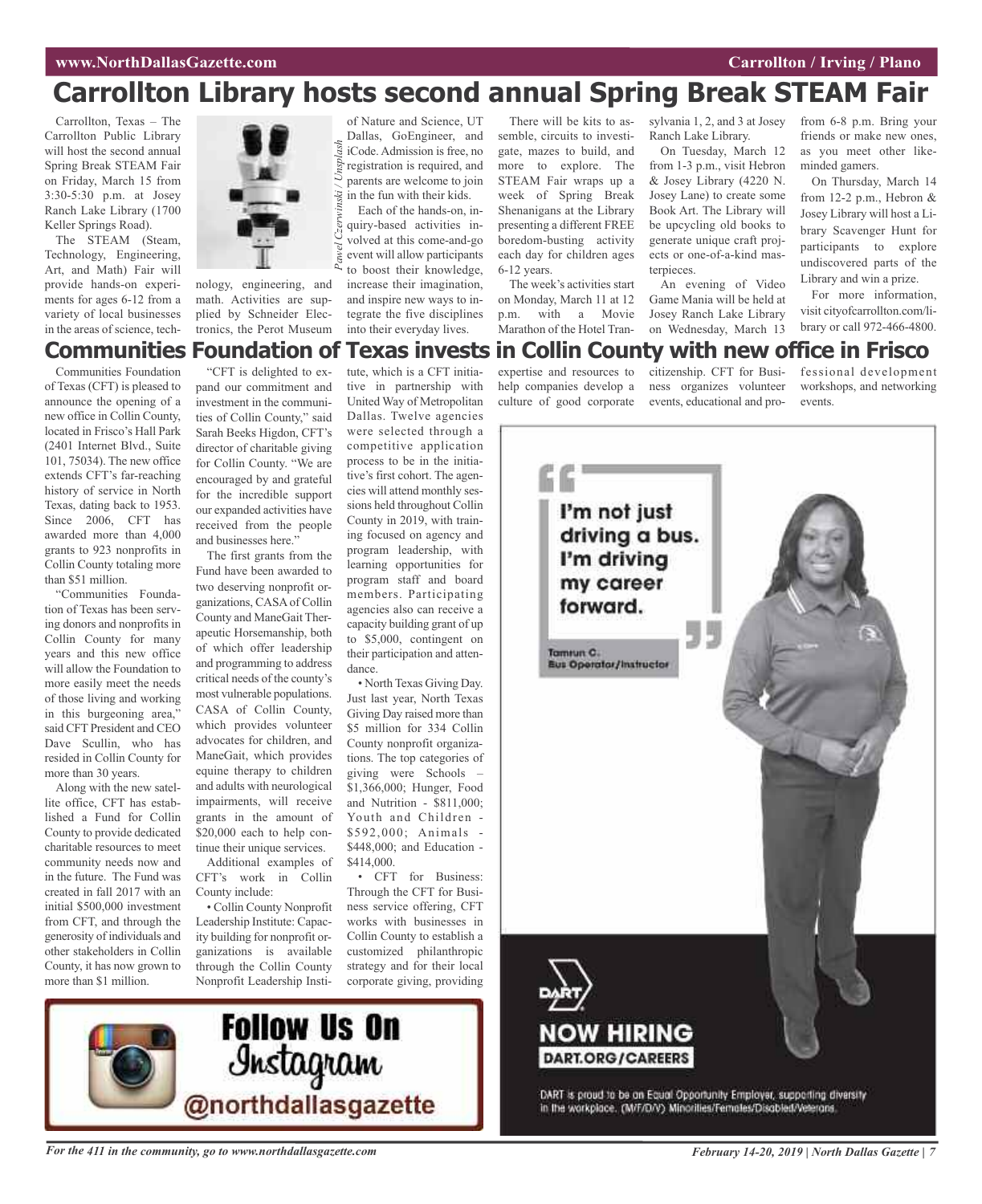### **City Briefs**

#### **www.NorthDallasGazette.com**

#### **Arlington**

The **North American Reptile Breeders Conference and Trade Show** will be held on Feb. 16 from 10 a.m. to 5 p.m. at Arlington Convention Center, in Arlington. Top reptile breeders

from around the world showcase and sell their captive-born reptiles at this huge trade show. Thousands of reptiles, including snakes, turtles, geckos, iguanas and tortoises, will be on display and available

for purchase. Reptile enthusiasts of all ages can enjoy animal encounters, speakers and more. \$15 for adults, \$8 for children 6-12, free for children 5 and younger. Admission good for both days. Tickets can be purchased online through PayPal or at the door (cash only). For more information visit www.narbc.com

**Dallas**

Don't miss the **Dallas Black Dance Theatre:** **Cultural Awareness** from Feb. 15 to Feb. 17, at 7:30 p.m. at Dee and Charles Wyly Theatre, in Dallas. This performance will honor iconic singers like Odetta Holmes and Nina Simone with soulful dance

pieces by Matthew Rushing and Dianne McIntyre.

**Explore the Hidden History DFW: African American Tour** on Feb. 16 from

#### See BRIEFS, Page 11

### **Texas Senate Finance Committee debates education funding**

By Richard Lee Texas Senate News

(AUSTIN) Members of the Senate Finance Committee on Monday considered the budget for the largest slice of state spending: public education. The Senate budget proposes spending about \$112 billion in general revenue over the next two years, and more than half of that goes to pay for public education.

The Senate budget bill, as filed, adds \$2.4 billion to cover projected enrollment growth over the next two years, but also \$6 billion above that to pay for increased teacher compensation and to offset whatever revenue is lost by any prop-



*Senator Royce West of Dallas last week met with a group of constituents from Grand Prairie in the Old Supreme Court Room in the Capitol. Justices held court in this room until 1959, when they moved into their own building. The room itself was restored in the '90s and now serves as a historical exhibit open to visitors as well as an occasional meeting room. (Courtesy photo)*

erty tax reform measures that Patrick and House Speaker become law. Both of these issues were among six labeled as emergencies by Governor Greg Abbott in his State of the State address last week, opening the door for immediate legislative action.Abbott, along with Lt. Governor Dan

Dennis Bonnen, vowed to fix the school finance issue this

session. Senate Finance Chair Senator Jane Nelson of Flower Mound and other members of the panel pushed back against reports claiming that

the state share of public education funding is decreasing due to policy decisions at the state level. It's the way that Texas pays for schools that causes this, said Nelson. For the most part, local property taxes go to pay for local schools, and that money gets kicked in first, with the state making up the difference between local revenue and statutory entitlements. So if local revenue for a certain district goes up, due to tax rate increases or growth in property values, the state sends less money to that district.

"I think there's some misconceptions out there in the public about how this works," said Nelson. "If we want to change it, so be it, but that is the way it is, and the

way it's been for as long as I've been here." That system has been on the books since 1949, she said later, and while the legislature can decide to change that system, it's not a new phenomenon. "It doesn't do any good to portray things inaccurately," said Nelson. "The Supreme Court said it's constitutional, but it's a mess… we need to fix it but we need to work together to fix it."

What most people think of as "education funding", said Senate Education Committee Chair Senator LarryTaylor of Friendswood, is actually just a part of the total funding called "maintenance and operation." That does include things like facilities funding, instructional materials, and other pools of money that

often do not get figured into the local-to-state funding ratio, he said.

Taylor's Education Committee will consider how to address a school finance overhaul this session. He will likely author the Senate bill aimed at education finance reform, and while the details haven't been released, Taylor gave a preview of how he expects it to proceed.

"We are making great strides in education. I am excited about this session," Taylor said. "We're going to put more money into education, but we're not just going to put more money into it, we're going to direct that money into programs that really work, have a history of

See SENATE, Page 16



Pass on your stories, your knowledge and your love. AARP celebrates Black History Month. Learn more at aarp.org/blackcommunity.



*8 | February 14-20, 2019 | North Dallas Gazette*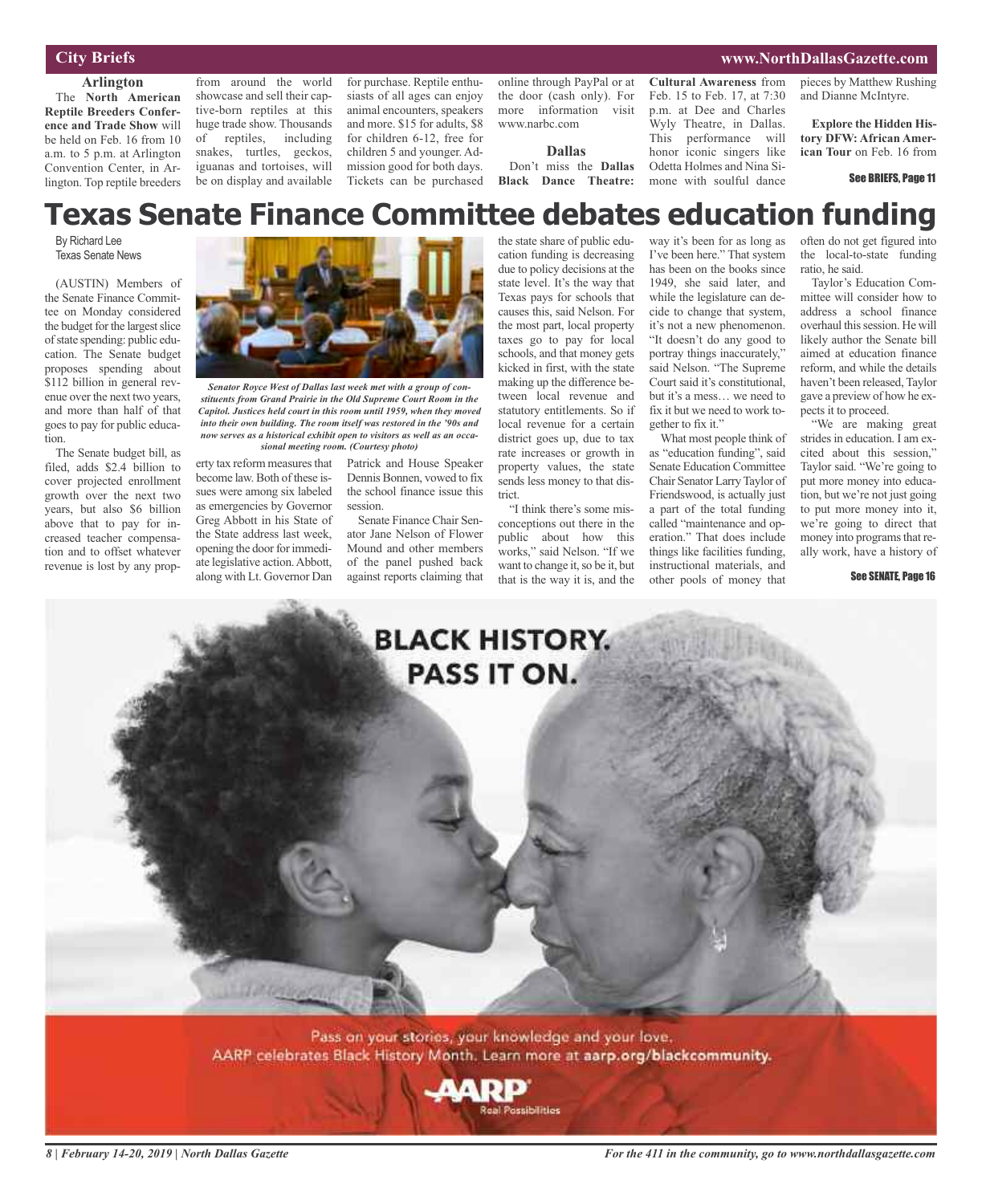### **NDG Entertainment: Valentine options abound this week in DFW**

By Tiffany Gilbert *NDG* Entertainment

Experience **Obama-ology** From Feb. 8 to Feb. 24 at various times at Jubilee Theatre, in Fort Worth. When African-American college graduate Warren takes a job with the 2008 Obama campaign, he's fired up and ready to go – until he lands in the troubled streets of East Cleveland. But somewhere between knocking on doors, fending off cops and questioning his own racial and sexual identity, he learns that changing society isn't as easy as he imagined. Suggested for ages 16 and older. Tickets start at \$20. For more information visit http://www.jubileetheatre.org /s/Obama-045%3Bology/29.



**All You Need Is Art: Valentine's Day At The DMA**will be held on Feb. 14 from 6:30 p.m. to 10 p.m. at the Dallas Museum of Art, in Dallas. This one-night-only Valentine's dinner will involve Four-course dinner with optional wine pairings

(gratuity included), cocktails and DJ YeahDef, exclusive access to Between Action and the Unknown: The Art of Kazuo Shiraga and Sadamasa Motonaga, and valet parking. For m o r e in f o r m a t i o n visit www.dma.ticketleap.co m/dma-valentines/.

Make it a non-date night and shred your ex at Bowl & **Barrel for Singles Awareness Day** on Feb. 14, starting at 6 p.m. Celebrate being independent by bringing a pic of an ex and enjoy complimentary passed hors d'oeuvres on us. Visit BowlandBarrel.com for more information.

Kitchen Dog Theater continues its 28th season of the-

not my cup of tea, I'd give it a 4-star rating on how beautifully the production was put together, from the acting to

The North American Tour of *Falsettos* is in Dallas only until Sunday, Feb. 17. Tickets and times for the performances at the AT&T Performing Arts Center Margot and Bill Winspear Opera House in the downtown Dallas Arts District are available

the singing.

at attpac.org.

ater with the regional premiere of **You Got Older** by Clare Barron. Mae's life is kinda falling apart. Her boyfriend dumped her, she got fired from her job, and she's moved back home to take care of her dad. As if that weren't enough, she has this weird rash and a fantasy cowboy that just won't leave her alone. What happens when your life path leads you right over a cliff? In this bawdy, irreverent and touching new play, up-and-coming playwright Clare Barron masterfully blends reality and fantasy in a dark comedy about falling apart as you're failing to launch, and what you might find instead. Opening night is Feb. 14 runs through March

10. Tickets and info at kitchentheatre.org.

Give the gift of belly laughter this Valentine's Day, when the one and only **Cedric the Entertainer** blows into Dallas for a special one-offstand up comedy show on Feb. 16 from 8 p.m. to 10:30 p.m. at Music Hall at Fair Park, in Dallas. Born and raised in Jefferson City, Missouri, the midwestern mogul cut his teeth on the Chicago stand up scene, which lead to appearances on the Steve Harvey show and multiple other sitcoms before the bright lights of Hollywood came calling in the late 90s. Returning to his live comedy roots for the special romantic holiday show, Cedric is sure to live up to his

namesake, wrangling laughtill-you-cry moments from everyday observations and situations. Admission ranges from \$69 to \$79. To purchase tickets visit Ticketmaster.com.

Celebrate Black History Month with a Community Film Screening and Discussion of the 1991 film, **Daughters of the Dust** on Feb. 21, from 5:30 p.m. to 8 p.m. at Central Library J. Erik Jonsson, in Dallas. The film screening will be followed by a discussion of the film and its cultural significance. For more information visit http://dallaslibrary.librarymarket.com/daughtersdust-screening.

### **Falsettos is beautifully executed**

#### By Tiffany Alexander *NDG* Entertainment

*Falsettos* is a story of a Jewish family that is dysfunctional, eccentric, but loving. While this may sound like the beginning of a typical musical comedy, but this Tony-Award winning story is a little different. Set in New York at the end of the 1970s, at first we meet what seems like an ideal family, but then they break apart and a new

family with new challenges takes its place.

Marvin (Max Von Esen) seemingly has the perfect family. Trina (Eden Espinosa) plays a sweet caring wife and mom to their son Jason (Thatcher Jacobs), but Marvin meets a man named Whizzer (Nick Adams) falls in love. When he leaves his wife and kid breaking up their happy home, the gloss of perfection is gone.

Although *Falsettos* was







*NDG Entertainment Ticket Giveaway!!! Visit us on Facebook to win tickets to the the hottest events in Dallas/Fort Worth!!!!*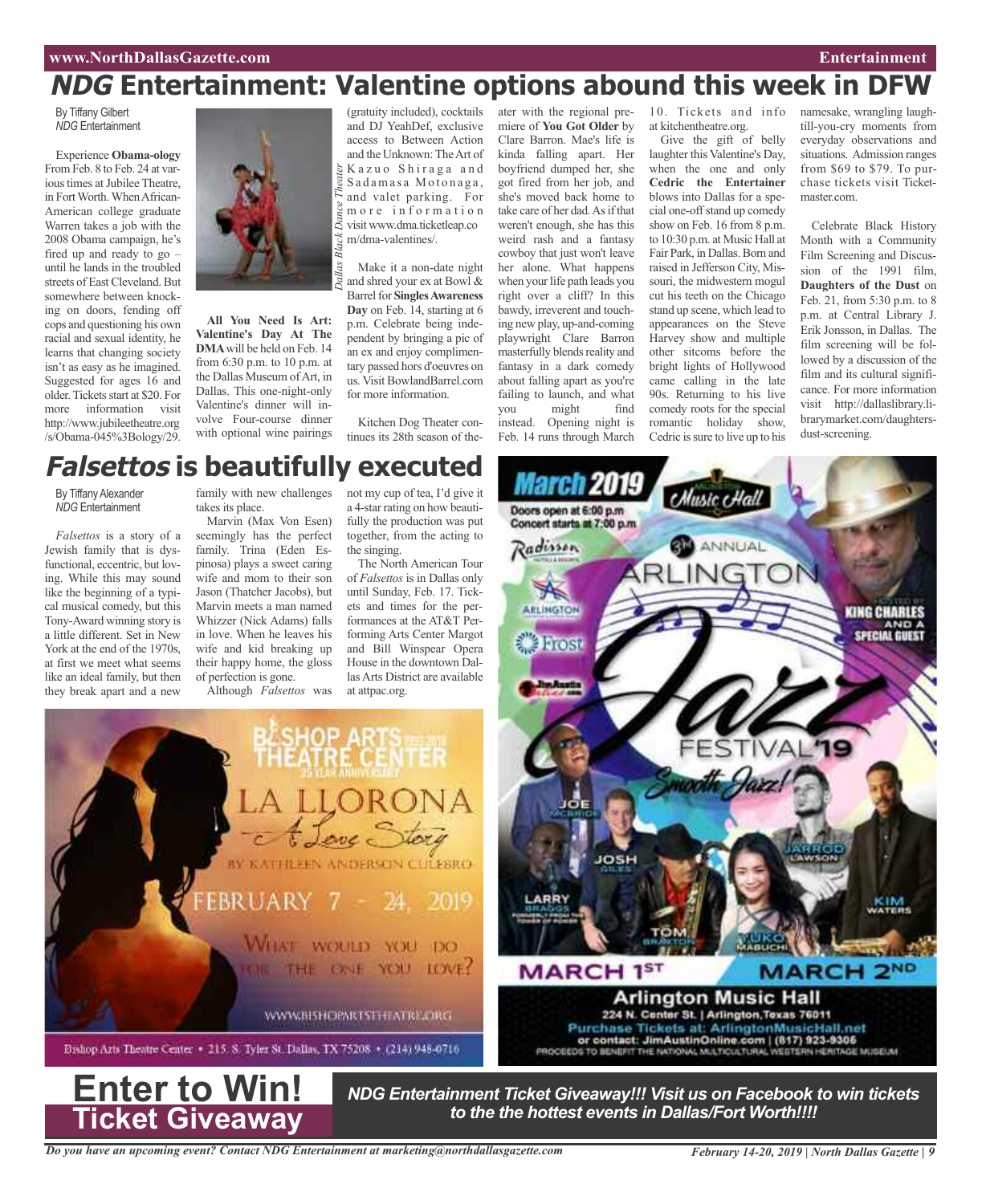# **Win tickets to see Mariah Carey's tour kick off in Irving**

Can anyone hit those notes like Mariah Carey?

Not many have her fiveoctave voice range and she has delighted audiences with it since her debut album was number one on Billboard for 11 weeks in 1990. International singing and songwriting icon Carey is launching her Caution World Tour to The Pavilion at Toyota Music Factory in Irving on Wed. Feb. 27. The multiplatinum selling, multiple Grammy Award winner will get closer to the fans with



what is promised to be her most intimate tour yet. The once-in-a-lifetime 22-cityrun produced by Live Nation starts in Irving (Dallas) and will visit Atlanta,

Chicago, Toronto, Atlantic City, Philadelphia, and more.

*NDG* readers have an opportunity to win tickets for two to see the show. Visit our Facebook page first and then:

**LIKE** the post so you can receive updates easily;

**JOIN** the Facebook community by "liking" the page to receive updates; and

**SHARE** your favorite Carey hit song. The winner will be noti-

fied via email.

Last fall, Carey released her anxiously awaited 15th full-length studio album, Caution. The songs included the brand-new song "The Distance," recent single "With You," and the first teaser track "GTFO."

Carey is a music powerhouse and the best-selling female artist of all time with more than 200 million albums sold to date and 18 Billboard Hot 100 #1 singles (17 self-penned) to her name.

The Irving engagement

kicks off a once-in-a-lifetime 22-city run produced by Live Nation and will visit Atlanta, Chicago, Toronto, Atlantic City, Philadelphia, and more.

Honey B. Fly is the official Mariah Carey fan community. Legacy members of Honey B. Fly will receive first access to tickets starting Tuesday, October 23 at 10 a.m. local time. Fans may purchase a "Honey B. Fly Live Pass" today, which gives them access not only to ticket presales, but also a

free membership to Honey B. Fly, the official Mariah Carey fan community. Fans who are already registered simply need to upgrade their account with the Honey B. Fly Live Pass on Mariah-Carey.com.

Tickets will go on sale to the general public starting Friday, October 26 at Live-Nation.com. Prior to kicking off the 2019 tour, Mariah will be in Las Vegas to continue her residency at Caesars Palace Colosseum, The Butterfly Returns.

### **La Llorona takes a raw, personal look at U.S.-Mexico relations at Oak Cliff's BATC**

By David Wilfong *NDG* Contributing Writer

The Bishop Arts Theatre Center took a turn toward the south with its production of La Llorona, a story taking place in Mexico City. It is a small and intimate production consisting of only four characters, a

young couple from Distrito Federal, and another from the U.S. as they arrive to work on the corporate expansion.

The story takes place against the backdrop of the early days of the North American Free Trade Agreement (NAFTA), a time in which market uncer-

tainty led to high unemployment in Mexico. Needing to make ends meet, Carlos (portrayed by Coy Rubalcaba) and Irma (Nicole Romero) rent their family home out to the American couple; Jeffrey (Nolan Spinks) and Liz (Janae Hatchett).

The two couples, though

from different worlds, share a lot in common as both are expecting their first child when the play begins. Both couples are enduring a rough transition, and both find themselves in uncharted — and sometimes uncomfortable — living

See BATC, Page 12



*Playwright Kathleen Anderson Culebro (second from right) fields questions from the audience following the Feb. 8 performance of La Llorona at Bishop Arts Theatre Center. She is joined by actors (left to right) Janae Hatchett, Coy Rubalcaba, Nicole Romero, and Nolan Spinks. (Photo: David Wilfong / NDG)*





**▶ Free ATMs worldwide**<sup>3</sup>

Cash back rewards<sup>4</sup>

Open Maximum Checking online at LegacyTexas.com/Maximum or stop by your nearest LegacyTexas banking center.

(1) \$190 minimum opening deposit required. Bank requirements to maintain Mozimum Checking; you must recove a monthly recorring ACH direct deposit OR use Bill Pay in make at least ONE monthly bill payment that posts before month end. If requirements are not met, account may be converted in Free Checking. One account per primary owner. (2) APY = Annual Percentage Yield. Rates curvent as at February 5, 2019 and subject to change. To each highest APV, you must meet the basic enquirements to maintain Maximum Checking, marine monthly bank statements and notices electronically through Online Banking AND use your LegacyTexus debt card at least 15 times per month for parchases that POST before month end. if all requirements are met, account pays 1,00% APY on balances \$0 to \$24,999<br>and 0.25% APY on all bal MINGLE FDIC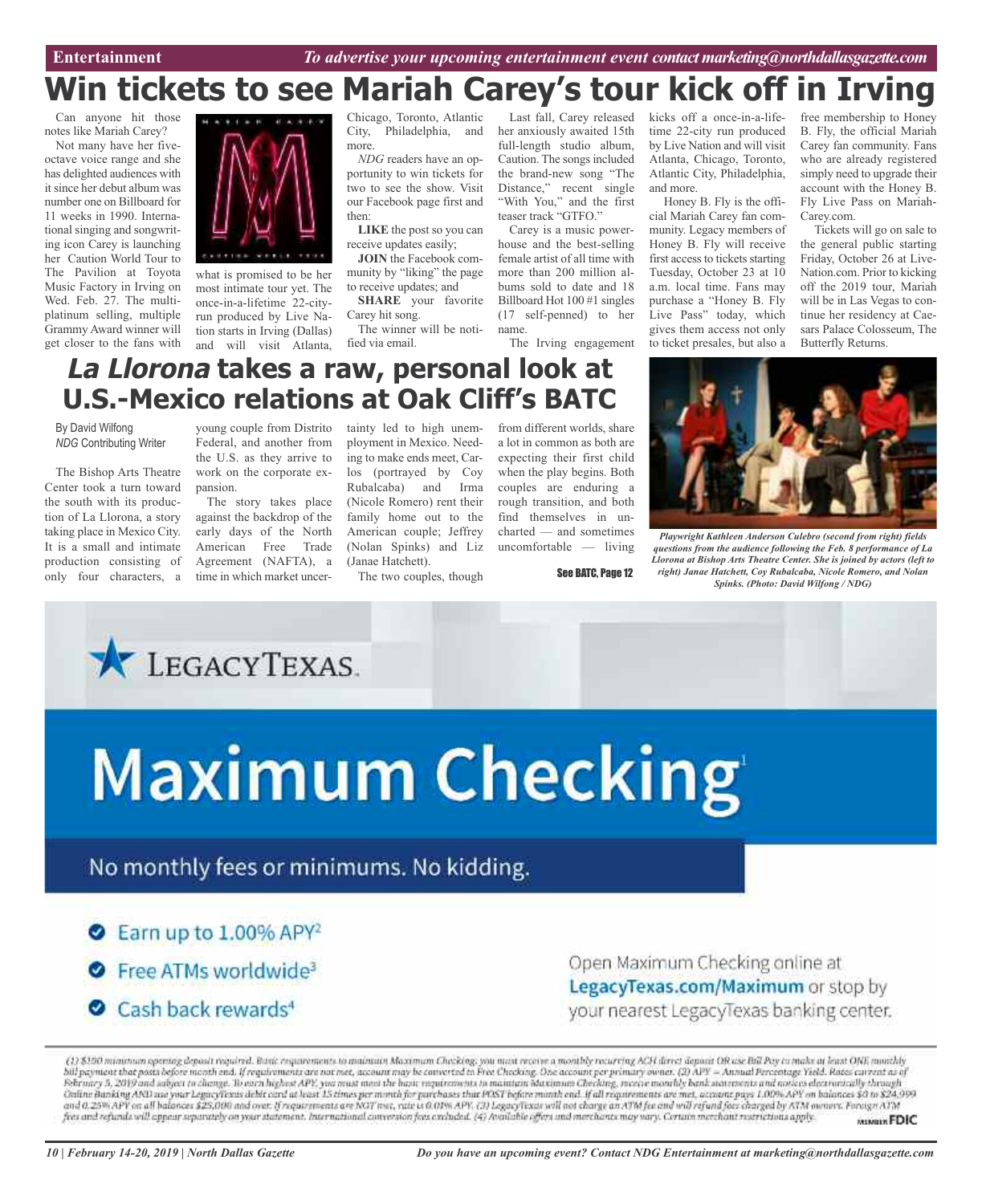### **CFPB makes move to support payday lenders during Black History Month**

#### By Charlene Crowell

(NNPA) Each February, Black History Month commemorates the unique American experience of Blacks in America. This year marks the 400th anniversary of the Jamestown, Virginia arrival of captured and shackled Africans.

In the ensuing years, as slavery grew, so did the wealth of those who claimed our forefathers as 'property'. By April 12-13, 1861, the wealth built on slave labor

was forcefully protected with the Battle of Fort Sumter, considered by historians to be the start of the Civil War that lasted until 1865 and the war's end.

Slavery's iron shackles that bound women, children and men may be gone. But in today'sAmerica, the iron has been replaced by a different kind of shackle, just as debilitating as iron: predatory debt.

Abundant research has shown that payday and cartitle lenders trap people in debilitating debt that can trigger a series of negative consequences: overdraft fees, the loss of a bank account, loss of personal vehicles and even bankruptcy.

So, it is indeed troubling that in 2019, that under the Trump Administration, the federal agency with a designated mission to provide consumer financial protection took an about-face to protect predatory lenders instead of consumers on February 6. Kathy Kraninger, the Director of the Consumer Financial Protection Bureau (CFPB) announced the agency's plan to repeal a rule aimed at stopping the payday lending debt trap.

Promulgated by CFPB's first director during the Obama Administration, the rule requires payday and other small-dollar lenders to make loans only after determining borrowers'ability-torepay. That now-suspended rule followed years of public hearings, rulemaking sessions, and research that ultimately found that triple-digit

interest rates on loans were virtual debt traps for borrowers. Further, the people targeted for these predatory loans are those who could least afford interest or fees that exceeded the principal borrowed.

The Bureau's Notice of Proposed Rulemaking (NPRM) announced by the CFPB offers a two-part plan. The first is to needlessly delay the effective date of a common-sense consumer protection rule.The second is to rewrite and likely gut the

substance of the rule itself. The likely cumulative effect will allow payday and other predatory lenders to continue to ply their wares and continue financially exploiting consumers of color.

**Marketplace**

for a different kind of emancipation: financial freedom.

*Communications Deputy Director with the Center for Responsible Lending. She can be reached at Charlene.crowell@responsiblelending.org.*

### **BRIEFS**, continued from Page 8

9 a.m. to 12 p.m. at J.B. Jackson Jr. Transit Station, in Dallas. Tickets start at \$37. Hop aboard the Hidden History tour bus and learn about the rich history of African Americans in Dallas from the end of the Civil War to the 1960s. The threehour guided tour visits more than 20 sites including Freedman's Memorial Cemetery, historic 10th Street, Deep Ellum and more. Tour departs the J.B. Jackson Jr. Dart Transit Center at 9 a.m. Optional: Lunch is offered after the tour at an African-American restaurant. Price of lunch is not included with tour. For tickets visit https://www.hiddenhistorydfw.com/.

The South Dallas Concert Choir is inviting Dallas residents to their annual **Black History program: African American Music Roots and Evolution** on Feb. 16, starting at 3 p.m. at Greater

Bethlehem Baptist Church, in Dallas. South Dallas Concert Choir cordially invites you to come along on this journey as we remember and celebrate the many gifted African American musicians who have contributed to the various genres of music in America and abroad.

The Parrish Restaurants will present **Texas Black Sports Hall of Fame** on Feb 22, from 6:30 p.m. to 8:30 p.m. at the African American Museum at Fair Park, in Dallas. The induction ceremony will be held on Feb. 23, starting at 11 a.m. at the Dallas Sheraton Hotel, in Dallas. Tickets start off at \$25. For more information visit http://www.aamdallas.org/2019TexasBlack-SportsHallofFame.asp.

The **3rd annual Mother & Son Soiree 2019** in benefit of the Sigma Beta Club of Dallas will be held on Feb.

24, from 5 p.m. to 8 p.m. at the African American Museum at Fair Park, in Dallas. Join the Sigma Beta Club of Dallas for an evening of Dinner, Dancing, & Hors D' Oeuvres & Door Prizes as we raise money for our scholarship initiatives. Tickets are \$20. Tickets are limited and will NOT be sold at the door. Advanced ticket purchase is required. Tickets are available via Eventbrite or emailing sbcdallastms@gmail.com. For more information visit Eventbrite.com.

Migration, assimilation and social justice are among the topics that will be explored during **Black History Month** by the Dallas County Community College District. DCCCD colleges are highlighting history and cultural events for all students.All events are free and open to the public unless otherwise noted.

A**Tribute to John Berry**,

a longtime professor of business management at El Centro College, begins on Feb. 21, at 11 a.m. in the Performance Hall and Student Center, at El Centro College. Berry, who taught at the college for 38 years, died in January. For more information, contact Destiney Tolbert-Jackson at 214-860- 2735.

Two events will be held at Mountainview College. The first event will be **MVC's African-American Read-In**, on Feb.19, from 12:30 to 2 p.m. This will be held in the Treetop Lounge, at Mountainview College. The second event "Black History Month lecture "Shotguns, Sheep and Sheets: Stories Unwashed and Seldom Told" starts on Feb. 21, at 12:30 p.m., Building B, room 149, at Mountainview College.

**Grand Prairie Dollar Chili Day** will take place on Feb. 16, from

10 a.m. to 5 p.m. at Traders Village, in Grand Prairie. Have a fun day of shopping, family entertainment, rides and games. Pay only \$1 for a bowl of chili in the Big Red Patio. Admission is free, Parking is \$4.

#### **Irving**

To celebrate **Black History Month**, North Lake College will be hosting several events.

An informative session titled "The Civil Rights Movement and Religion" will be presented by Dr. Darryl Howard on Feb. 21, at 2:30 p.m. in room A206, at North Lake College.

North Lake's African-American Read-In is scheduled on Feb. 27, from 11 a.m. to noon in room H200, hosted by the office of student life, at North Lake College.

"Equity and Social Justice Today," will be held on Feb. 27, from 2:30 p.m. to 3 p.m., will be in room A206 and

education-based experience, DeHaas served four years as chair of the West Dallas Community Collaborative's advisory board and "The School Zone," a local-impact project led by Southern Methodist University's Simmons School of Education.

DeHaas also served as a member of the 2014-2015 Mayor's Star Council cohort; was a 2015-2016 Leadership ISD Fellow; is a member of the Best in Class Dallas/Fort Worth Educator Effectiveness Taskforce; and was one of 13 educator

Let us all hope and work

*Charlene Crowell is the*

moderated by Dr. Beth Nikopoulos, director of student life at North Lake College. A variety of reading materials about the Black Migration will be displayed in North Lake's library throughout the month. For more information, contact Tremaya Reynolds at 214- 273-3464.

#### **Mesquite**

In honor of **Black History Month**, EastField College will host Fun Friday: Culture through the Decades. The event will be held on Feb. 15 from 11 a.m. to 1 p.m. in The Hive (Building C, first floor) at EastField College, in Mesquite.

"Dialogues on Diversity: Black-Jew Dialogues" takes place on Feb. 21 from 11:30 a.m. to 1 p.m. in Building S, room 100. at EastField College. For more information, contact the Eastfield College office of student engagement and retention at 40SER@dcccd.edu.

preparation leaders selected for the national 2018 Deans for Impact Fellowship.

The new dean earned his bachelor's degree from Duke University; a master's degree in education leadership and his principal's certification from DePaul University's College of Education; and a master's degree in business administration from SMU's Cox School of Business. He currently is pursuing his doctoral degree in education from Peabody College at Vanderbilt University.

### **DEAN,** continued from Page <sup>6</sup>

background of building partnerships will be invaluable as we bring together a network of K-12 and higher education leaders, potential employers and community resources to support the launch and growth of this program, which will fill a critical need for early childhood teachers and paraprofessionals."

"Providing high-quality educational opportunities to our early learners is more than necessary  $-$  it is absolutely imperative in order

for our city and our region to reach its full potential," said DeHaas. "The creation of a four-year baccalaureate teacher institute at the community college level is game-changing.

"This institute will make attaining a four-year degree more accessible and equitable for DCCCD students," he added. "It also will increase the regional momentum around two elements that make an unequivocal impact on a child's academic trajectory: access to

high-quality early childhood education and access to high-quality teachers."

DeHaas launched Dallas Teacher Residency in 2013. DTR, the first urban teacher residency in Texas, is a nonprofit organization designed to recruit, prepare and support teachers to teach in partnership with urban public school districts across North Texas. Before he cofounded and launched DTR, DeHaas served as founding director of operations for Uplift Heights Preparatory, a K-12 charter school located in west Dallas. Prior to his time with Uplift Heights, DeHaas served as project manager for LEARN Charter School Network's CEO in Chicago. He worked with the school's CEO on strategic growth and expansion efforts; securing grants; and leading efforts to open two new K-8 campuses on Chicago's South and West sides as he completed a principal residency at the South Side campus. He also was a classroom teacher

In addition to his other

with LEARN.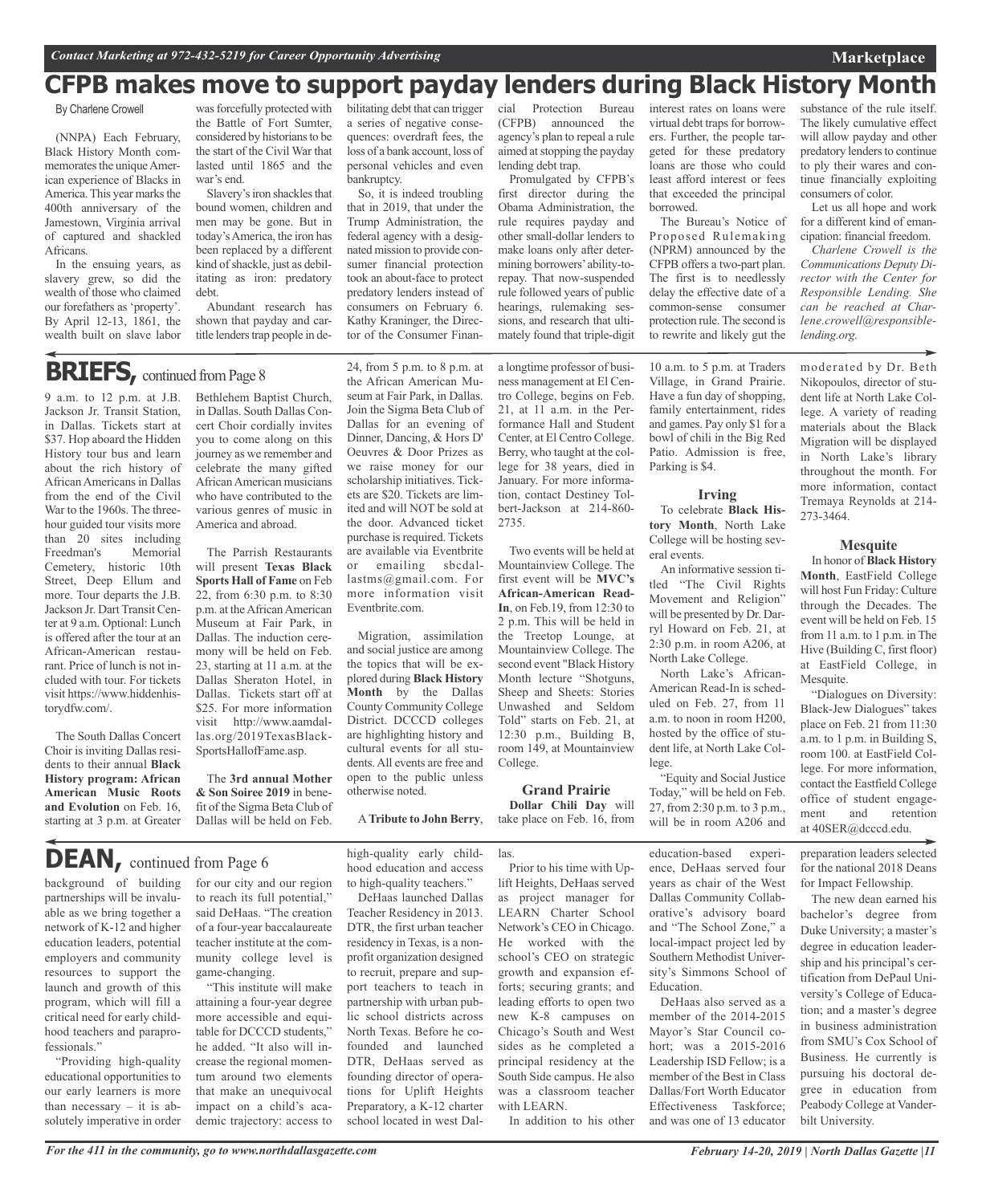### **Irving-based Michaels finds a new place for its arts and crafts: the High Seas**

Captive audiences are hard to come by, but Irvingbased arts and crafts retailer Michaels is discovering one on the high seas.

The Michaels Companies Inc. said Monday that it has become the exclusive arts and crafts provider to Carnival Cruise Line's 26-ship fleet, using private label merchandise it develops outside its own 1,200 stores.

Carnival carries more

than 5.2 million guests every year, including 800,000 kids. Michaels merchandise will be used in arts and crafts classes with themes that will change with the seasons. Classes also will feature mementomaking, such as key chains, bracelets and picture frames, the company said.

Michaels, with annual revenue of about \$5.4 billion, is the largest U.S. arts

and crafts retailer and "this new partnership is another way we are solidifying our leadership position," said Steve Carlotti, Michaels executive vice president of marketing. Michaels didn't share its

estimates for the size of the new business. Michaels sales have popped significantly in the past with a single hot item like the Rainbow Loom or the slime

taking out an ad in the newspaper, and I thought it was really funny," Culebro said (the fictitious chain in the play is Taco Tower). Romero gives a standout performance as Irma, with her best acting taking place between her lines. For anyone having been a houseguest in Mexico, the subtle eccentricities of a Latina

making craze. It's been investing more recently in its e-commerce business, which launched in 2014 and is now a \$100 million a year business, Carlotti said. Michaels hired business software company Salesforce last year to help it generate more personalized customer messaging.

Michaels is pitching itself more these days as a place

host are authentic and spoton. To which she later shrugged and explained off by saying," I'm a Latina."

La Llorona contains some dark subject matter and might be a bit heavy for younger audiences. The play continues through Feb. 24 at the Bishop Arts Theatre Center (215 S. Tyler St. in Oak Cliff).

through the program which will start later in the semester. Students can obtain this certification as short as a week.

for parents to provide children with "more mindful, screen-free fun," Carlotti said.

As part of the partnership, Michaels will also feature Carnival Cruise Linethemed in-store classes this spring in its stores.

The family market is a big one for Carnival and it's looking for new ways to enhance onboard experiences, said Chris Nelson, vice president of entertainment for Carnival.



### **Team Lead**

MS+2 or BS+5 (CS or related IT) Exp. to include HP Quality Center, SOAP UI, Guidewire, and SQL Developer.

Job Loc: Dallas, TX.

Available for employment at various client sites in US.

Send resume to Qualinfotech solutions Inc., 8951 Cypresswaters Blvd, Ste 160, Dallas, TX 75019



### **Ed Bell Construction Company**

*An Equal Opportunity Employer*

February 1, 2019

Ed Bell Construction is a Dallas based heavy highway contractor doing business in the North Texas market since 1963. With clients such as TxDOT, Dallas County Public Works, and the Cities of Dallas, Fort Worth, Richardson and Mansfield (plus many others), we have a strong backlog of work in the highway market locally.

We are currently hiring for the following positions:

- **• Paving Machine Operator**
- **• Dozer Operator (Earthwork)**
- **• Excavator Operator (Underground)**
- **• Finishers (Structures, Paving)**
- **• Form Setters (Structures, Paving)**
- **• Laborers (Structures, Underground, Paving)**
- **• CDL Drivers (Water Truck, Fuel Truck, End Dump)** Available: multiple openings

Rate: Negotiable

Must have own transportation

Years of Experience required will vary, from 6 months to 2 years (depending on position)

**Physical and Drug Screen Required**

**Must have a Clear Background**

**Must be at least 18 years old (CDL Driver, 21 yrs)**

**Must apply in PERSON, Monday – Friday from 8am to 11am @ 10605 Harry Hines Blvd.**

**Please visit our website: www.edbellconstruction.com/careers Or email your resume to: careers@edbellconstruction.com**

arrangements. As the play progresses, the twists and turns pile on, and the outcome is anything but expected. **BATC**, continued from Page 10

Following the Friday performance, playwright Kathleen Anderson Culebro joined the actors onstage to discuss her work.

"I think as a country we tend to take care of our own too much; to the exclusion of everyone else," Culebro said.

The corporate expansion hearkens back to the things she saw in Mexico when NAFTA first arrived. "I remember Taco Bell

## FLIGHT, continued from Page 1

nels so they can actually get the experience of seeing it," Heckel said. "They will see how it works, and when you put something in it, and how it's affected. We have all the normal tools. We have a full workshop in the back for making things."

The students will use everything from bandsaws to electronics with soldering irons during the building process.

Angie Maravi, a junior at Irving High School, is studying drone engineering. Fascinated by drones, she wants to pursue aeronautical engineering.

In her class, Maravi will usually use a computeraided design system to make digital 3D models.

"For example, right now we are serving on UAV, an unmanned aerial vehicle," Maravi said. "We also do a lot of research about what is going on in the industry. We also do research from the past. One example is from the 1990s there were a lot of aircraft crashes happening. So Mr. Hec would talk to us about the importance of communication between captains and officers."

Heckel loves seeing the students dive deeper in topics reflecting their interest. This increases their engagement and helps to maintain their excitement as the grow and learn.

Each year the students work on a Real Life Design Challenge. This is when the students receive a set of parameters and software and work together in teams to tackle real-world engineering challenges. They create their own design, present it to the state first and if they succeed, the students progress to a national competition.

In the first year of competing, the Irving students were named the best team in the state while advancing to the national competition in Washington D.C. The team earned the honor of the Best First-Year Team.

This year Irving High School won state for the second year in a row.

Since the students have different classes, they rarely are able to work together on the project during school. Instead, they make the commitment to meet afterschool to work on the project.

Right now for their realworld design challenge, the team's focus is supervising

areas. "We have to build our own UAV design analysis,"

said. We decided to do a hybrid, which is basically a drone and a fixed-wing aircraft. I am the design analysis manager and I am the one who does the math behind it. I really love the math and science behind it."

the plant health of urban

In the program, there are several components involved. This can range from math, science, communication, and teamwork.

"I haven't really done a lot of it this year, but I like for them to look at accidents because I believe we can learn so much from it," Heckel said. "Also, safety is huge. There are two lessons I teach first, safety and ethics. They don't really get a lot of ethics, and this being a career in technology education, we're focused on running this very similar to a job."

The students learn firsthand just how a real aircraft is built in different sections throughout the world. The students will work on separate parts of their aircraft in groups, producing sections for assemble later.

The students can also earn a certification in safety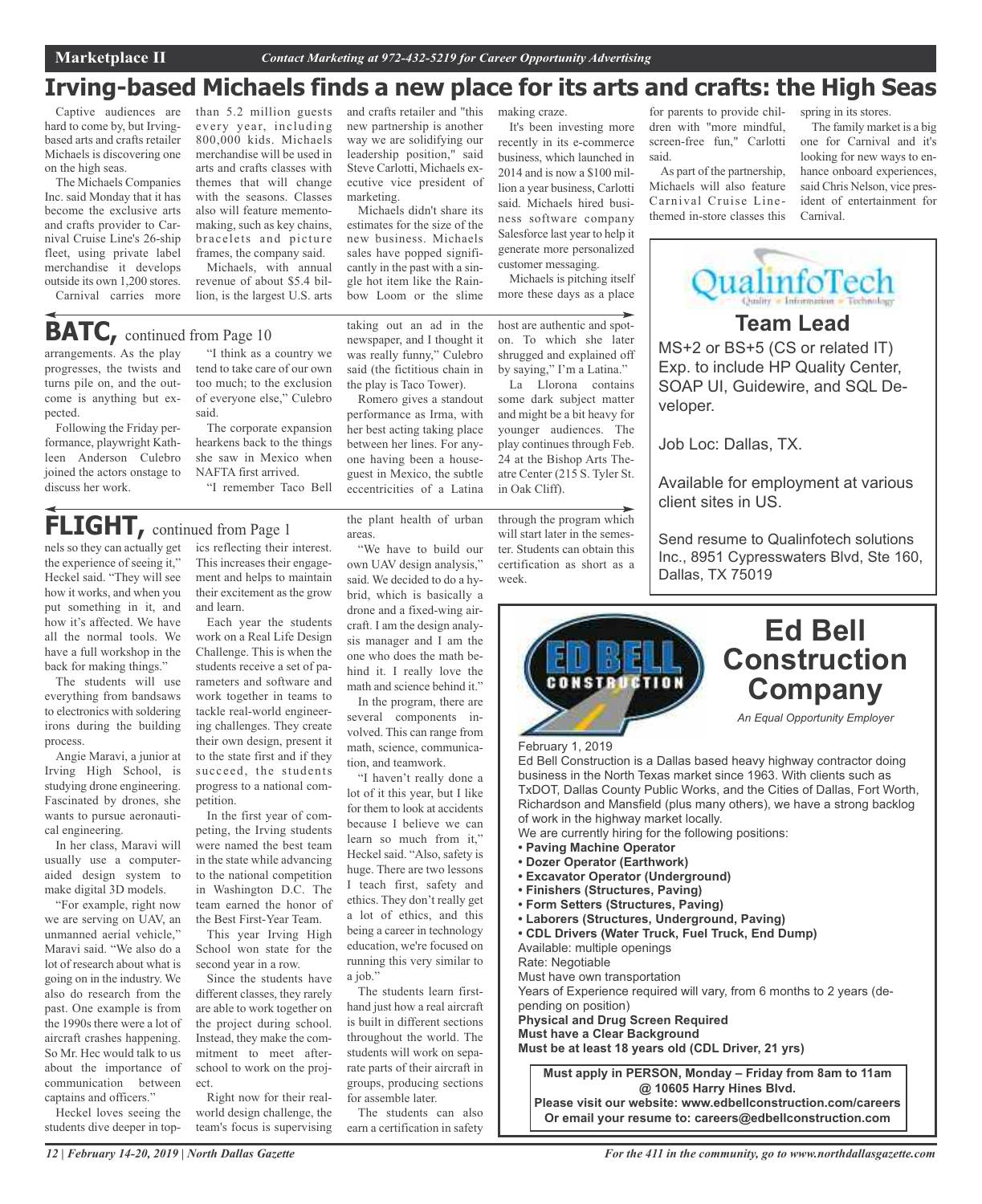### 2 1 9 2 4 - 2 1 - **Upcoming DFW area job fairs**

t

#### **Lowe's Any location**

Spring cleaning, getting the home ready to go on the market for sale and getting the garden ready for growing season. Those are just a few reasons why Lowe's is headed into their busiest season of the year. This is why they have announced plans to hire more than 1,000 staff members throughout the Dallas/Fort Worth area.

Now hiring full-time, part-time and seasonal positions.

Apply prior to the event at jobs.lowes.com or visit the store to apply in person.

Representatives will be available for on-site interviews.

Reportedly, some will receive job offers on the spot

#### **Feb. 26 EcoLatino/LULAC job fair**

 $E$ co Latino/LULAC Council 4782 2019 Job Fair is open to the public and hosted by the Eco Latino Radio Program on Feb. 26 from 10 a.m. to 6 p.m. at Hilton Garden Inn Dallas/Duncanville, 800 N Main St, Duncanville, Texas 75116

#### **Feb 27**

### **Dallas Job Fair**

The Dallas Job Fair will be held on Feb. 27 from 10 a.m. to 2 p.m. at Embassy Suites Dallas Market Center, in Dallas. Open the doors of opportunity when you meet and interview with hiring managers at companies ranging from small local businesses to Fortune 500 corporations. This career fair will allow you to learn about the businesses that are hiring and what their hiring needs are. Tired of sending your resume over the web and not receiving any responses back? By attending this event, you will be able to meet directly with hiring managers and get instant feedback on your resume and possibly even be hired on the spot.

**March 6 HireLive Event** HireLive specializes in Sales, Retail and Manage-



ment Career Fairs, and has more than a decade of experience in connecting job seekers with industry leading companies that are currently hiring. This is your opportunity to interview face to face with 15+ Fortune 500 and Industry Leading companies seeking talented, experienced and enthusiastic sales, retail and management candidates.

Many of the companies offer some/all of the following:

-Base + Uncapped Commission Pay Structure

-Flexible Work Schedule -Full Benefits, 401K, Stock Options

-Company Car or Gas Allowances

-President Club Trips & Other Incentives -Opportunity for Im-

mense Growth

-\$70k+ 1st Yr Salaries Meet With Hiring Managers on March 6 from 9:30  $am - 1:00$  pm at the DoubleTree by Hilton Hotel located at 4099 Valley View Lane in Dallas.

Email Your Resume To:

### **Paid Internship opportunity for writers, college students in the Dallas Area**

The *North Dallas Gazette* has an internship

position available. The goal is to provide students and aspiring writers an opportunity to gain published clips, experience and professional feedback. The position is for up

mh2006@apply.maxhire.ne

**March 30 Teacher Job Fair - Plano ISD** The Teacher Job Fair will

to 20 hours a week at \$8.00 per hour. Applicants must have reliable transportation.

**Send resume and writing samples to: businessoffice@northdallasgazette.com**

### NDG seeks Intern Video Producer

The North Dallas Gazette is a community-driven newspaper with a digital prosence socking a new Video/Audio Producer Intam for our new video plat-<br>form and to assist with the growth of our media comproy through quality video production

The Producer will be responsible for rocording, editing and preparing final druft of our viden content in our in-house stadio. The producer will record and broad-cast via Facebook witchly shows. Afterwards using Final Pro Cor and other related tools, the footage will he finalized and uploaded to our YouTube channel

The right cardidate will have the following skills:

· Experience using video and antio production and post production techniques and software for live streaming and final YouTube videos.

- Experience mang digital content settware
- Basic graphic design experience
- Create circlent hased upon agreed criteria · Understand how to use various social media plat-
- tions for live video cycets
- · Good time and project management skills<br>· Attention to detail as it relates to spelling and
- · Provide regular status updates to stakeholders and miniarumen

The work will be completed at our studio located at Regal Row & Stemmons with a schedule of up to 15 hours a week. Pay rate is \$12-15.

ner hoor. Resumes must be sent to

ngarcia@northdallasgazette.com to be considered. **Vorth Dallas** 



be held on March 30, from 9 a.m. to 11 a.m. in Plano. Candidates must complete an online application to register for the event on the Plano ISD employment website. All 72 elementary and secondary campuses in the District will be there with staff to speak to those interested in teaching and other professional opportunities. To to receive an entry ticket to the job fair. Visit https://www.pisd.edu/page/ 5495 for all the details.



For All Public Works Projects in the Dallas Area. We Are Accepting Applications for Concrete Mixer Drivers and Heavy Equipment Mechanics

**Equal Opportunity Employer**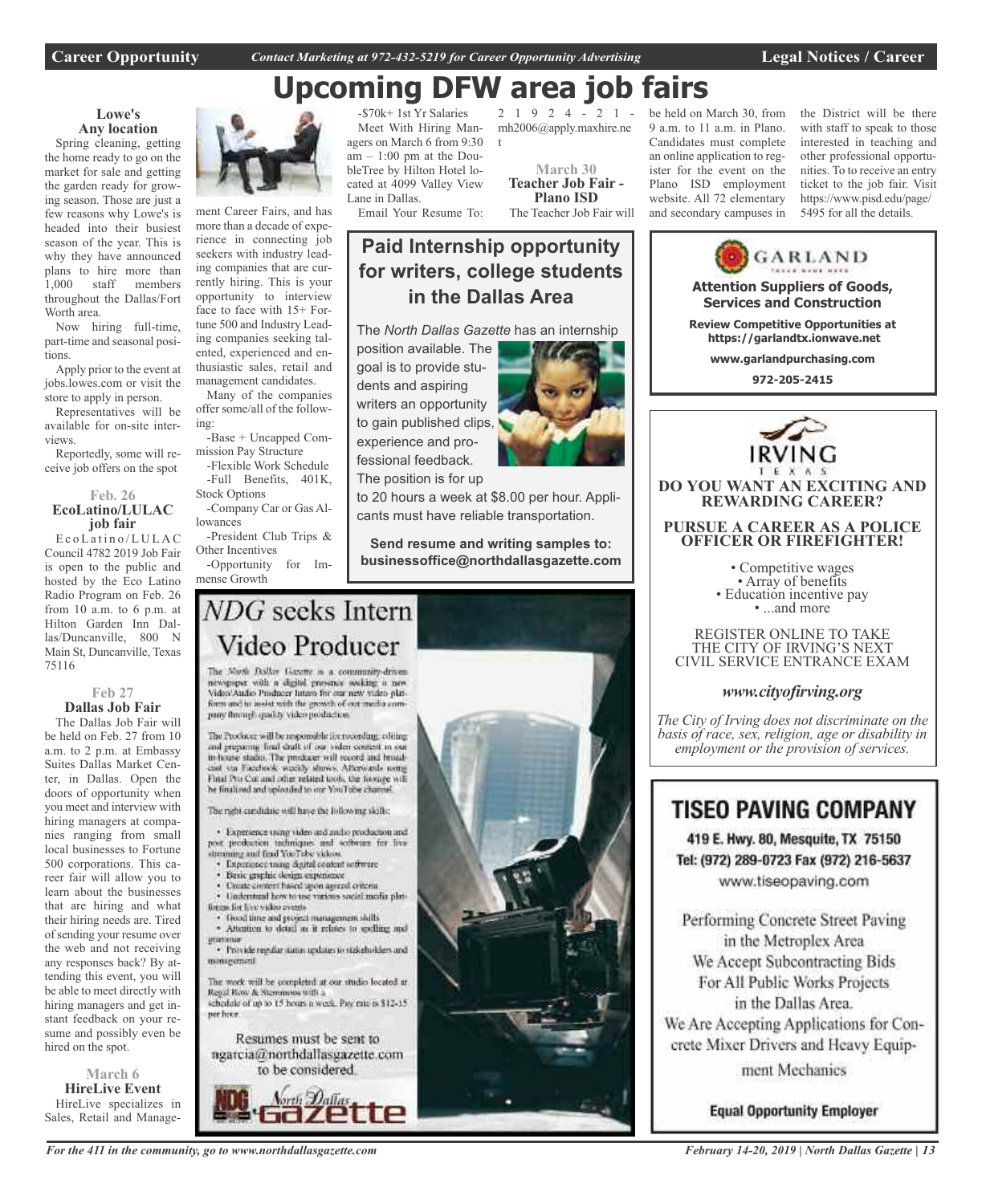#### **Church Happenings** *For non-profit advertising rates, contact NDG Marketing at 972-432-5219*

#### **BETHEL BIBLE FELLOWSHIP, CARROLLTON (A NEW PLACE TO BELONG)**

*NOTICE: New Year, New You, Pastor Woodson serves the community by providing "Professional Therapy and Counseling Services" on a "Sliding Fee" scale. To schedule an appointment call the Pastoral Counseling Center at 972-526-4525 or email the church at www.bethelbiblefelloswhip.org*

#### **February 17, 9:45 a.m.**

Please join us in our quiet time, "Prayer and Meditation" followed by Morning Worship. You will be blessed and inspired as we celebrate service to God, our community and all mankind.

#### **February 20, 7 pm**

Join us for Wednesday's Prayer and Bible Study Class with Senior Pastor Woodson, Pastor Larry Gardner and others as we complete the book "Boundaries" when to say yes or how to say no by Dr. Henry Cloud and Dr. John Townsend with supporting chapters and verses. Spiritual maturity is God's desire

*Church Happenings is a weekly calendar of religious services produced by the North Dallas Gazette. To make additions or corrections to the calendar, contact: religion@ northdallasgazette.com*

for you; it's Time to Grow in the Word of God.

Dr. Terrance Woodson, Senior Pastor 1944 E. Hebron Parkway Carrollton, TX 75007 972-492-4300 www.bethelbiblefellowship.org

#### **FELLOWSHIP CHRISTIAN CENTER CHURCH IN ALLEN "THE SHIP"**

 $\overline{\phantom{a}}$  , and the set of the set of the set of the set of the set of the set of the set of the set of the set of the set of the set of the set of the set of the set of the set of the set of the set of the set of the s

**February 17, 9:45 a.m.** You are invited to join us in our Sunday Morning Services as we praise and worship God in the Joycie Turner Fellowship Hall, followed by our Worship Services; and bring someone with you, you will be blessed. It's for God's glory and honor.

**February 20, 7 pm** Join us in our Wednesday's 12 Noon-Day Live, Prayer and Bible Study class and/or our Wednesday Night Live, Prayer and Bible Study at 7 p.m. to learn more about God's Word. Be encouraged by God's plan for your maturity and His glory; and most of all; be prepared to grow.

Dr. W. L. Stafford, Sr., Ed. D. Senior Pastor 2450 K Avenue #300 Plano, TX 75074 972-379-3287 www.theship3c.org

#### **INSPIRING BODY OF CHRIST CHURCH, Let's Go Fishing! MATTHEW 4:19**

 $\overline{\phantom{a}}$  , and the set of the set of the set of the set of the set of the set of the set of the set of the set of the set of the set of the set of the set of the set of the set of the set of the set of the set of the s

#### **February 15, 8 p.m.**

All men are invited to Men's Ministry meeting each Friday night at 7 p.m., (IBOC promotes proactive male leadership.)

### **February 17, 10 a.m.**

Please join us for our Baby Christening Service. And, don't forget to invite family and friends to join us for our Morning Worship as we cel-



**February 18, 7 p.m.** You are invited to Monday School to see what God has to say to us and to ring in the New Year.

Pastor Rickie Rush 7701 S Westmoreland Road Dallas, TX 75237 972-372-4262 www.Ibocchurch.org  $\mathcal{L}_\mathcal{L}$  , where  $\mathcal{L}_\mathcal{L}$  is the set of the set of the set of the set of the set of the set of the set of the set of the set of the set of the set of the set of the set of the set of the set of the set of the

#### **MT. OLIVE CHURCH OF PLANO (MOCOP) (Uniting the Body of Christ for World Impact)**

**February 17, 10 a.m.** Join us for Morning Worship Service as we praise and worship God for His Honor and His glory. Don't forget to comeback at 7 p.m. for our Brazilian Church.



**Cemetary Space Broker will make you offer on your cemetery plot**



• Inherited plot and can't sell it? • Bought plot years ago and your plans have changed? • Singles space or Side by Side spaces is okay. We will make you a "cash offer" on your cemetery plot today! If you get voice mail-leave message phone number and information on cemetery space. We will get back to you

**Call Us Today!!!!!!!! 972.432.5219**

**February 20, 7 pm** You're invited to our New Year Wednesday's Bible Study class; you will learn what God has to say to us. Come to be encouraged by God's plan for your spiritual growth and His glory.

Dr. Sam Fenceroy, PhD Senior Pastor and Pastor Gloria Fenceroy 300 Chisholm Place Plano, TX 75075 972-633-5511 www.mocop.org

#### **SHILOH MBC IN PLANO (WHERE COMMUNITY BECOMES FAMILY)**

 $\mathcal{L}_\text{max}$  and  $\mathcal{L}_\text{max}$  and  $\mathcal{L}_\text{max}$ 

Come and connect to God through Shiloh; grow in Christ through the study of God's Word; and Serve God through service to each other and to the world.

John 12:26.

Our church ministries offer opportunities for motivation and growth; join us and see. Be blessed of the Lord.

#### **February 17, 8 and 11 am**

You are invited to our Worship Services as we honor God for His goodness and faithfulness

#### **February 20, 7 pm**

You're invited to our Wednesday's Bible Study class; you will learn what God has to say to us. Come to be encouraged by God's plan for your spiritual growth and His glory.

Dr. Isaiah Joshua, Jr. Senior Pastor 920 E. 14th Street Plano, TX 75074 972-423-6695 www.smbcplano.org

NDG now has a "Special Advertising Package" for churches and non-profit organizations that need to let the community know about your Special Event.

### Opportunity You Can Measure...

### **Church Events**

- Church Anniversary
- Pastor's Anniversary
- Women's Day
- Men's Day

#### **Non-Profit Org. Events**

- Fundraisers
- (Concerts)
- Special Events
- (Personal or Community)

### Special Rate \$199

(Black & White, per insertion) Ad size - 4.905"x 6"(Quarter Page, B&W) (NOTE: Color Ad \$75 extra per inserion) Production disclaimer - NDG ad meake-ready is not included in promotion. Layout/production of "copy ready"ad will be a nominal extra cost. E-mail ad copy to: Marketing@NorthDallasGazette.com or call our Marketing Department today!

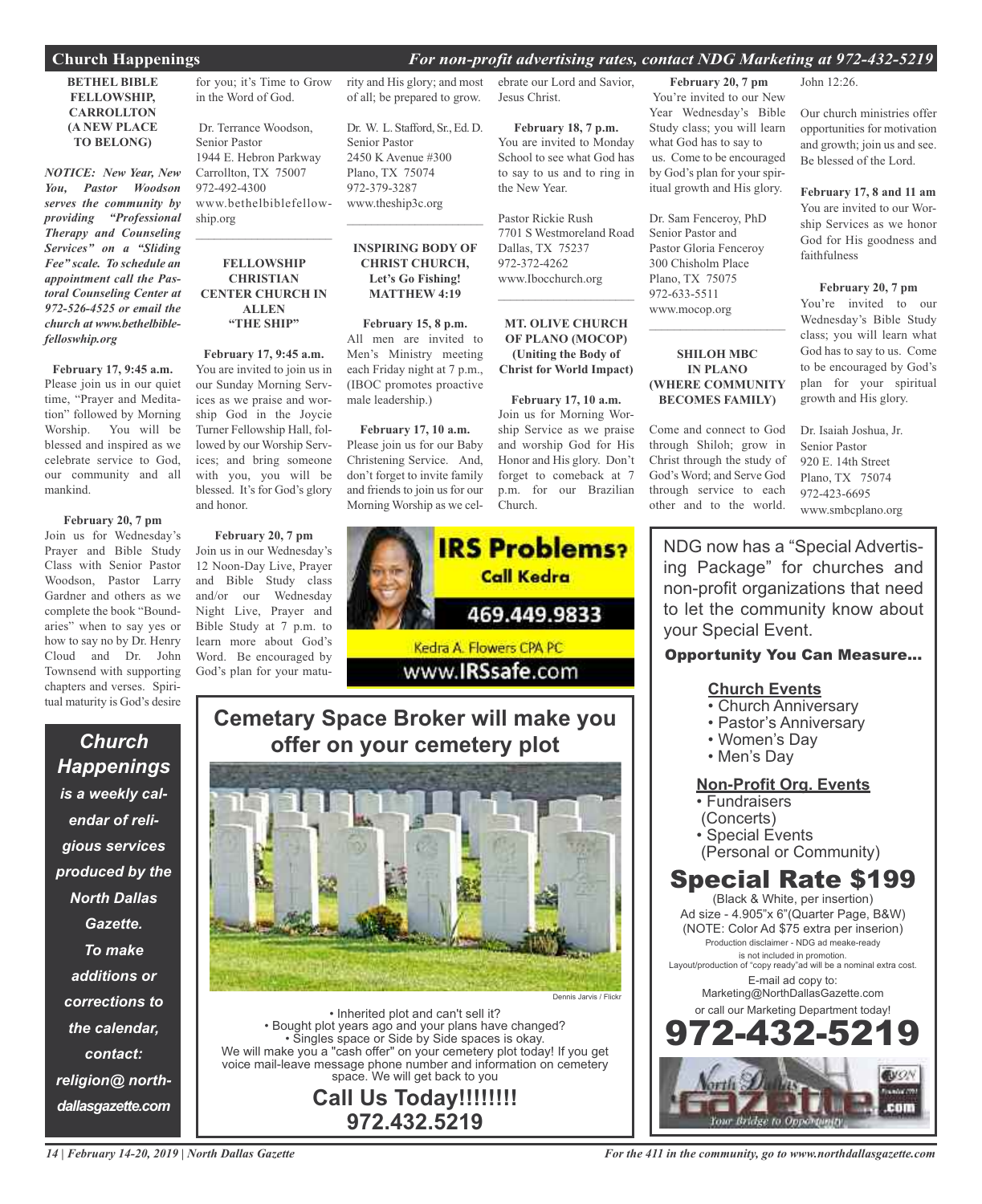

*Send email to: businessoffice@ northdallasgazette.com to sign up for Sister Tarpley's weekly electronic newsletter.*

This is not just Black History that we are celebrating; not just America's history, but world History. Many great and useful inventions that are being used worldwide and that are taken for granted were invented by Black Americans. Henry T. Sampson In 1971, he co-invented the Gamma-Electric cell with George H. Miley. The Gamma-Electric cell converts high radiation energy (gamma rays) to electricity.

Otis Boykin invented more than 25 electronic devices that are used in computers and guided missiles today. Frederick M. Jones on February 23, 1960 invented the Thermostat Control. P. Johnson on November 2, 1880 invented the Eye Protector.

How many industries that are vital to America's success have been profoundly influenced by the contributions of Black Inventors? There is an endless list of contributions by Black people in America. We would not have many agriculture and automobiles products; and communications as we know it. Thank God for Black History Month.

There are many Black Americans that have excelled, and are continuing to excel and invent useful and life-changing devices, they use math and science to make a difference in how we live, work, play, and entertain today.

As a parent, grandparent, and a retired teacher, I also wish that all history of great magnitude is put in our textbooks, especially Black history, which is American's history; in spite of what we have been taught. But wishing it is not going to get the information in our textbooks on the grand scale that it needs to be. It's going to take some changed minds and hearts of our society to

accomplish that. What needs to be done is for Texas and California, two states that purchase the largest amount of textbooks, request that our textbooks are updated with relevant, useful and accurate history. I guarantee you that when it's the bottom line (business profits) that counts and it's in the best interest of publishers; our history books will reflect history more accurately.

Read the story of Carter Godwin Woodson, Father of Black History (December 1875 – April 1950, it is a captivating and inspiration story in itself.

Dr. Woodson said, "Those who have no record of what their forebears have accomplished lose the inspiration which comes from the teaching of biography and history.'

Dr. Woodson, a distinguished Black author, editor, publisher, and historian who put his money, life, blood,

sweat and tears in establishing Black History Week, (in the 1960s it was established as Black History MONTH) he believed that Blacks should know their past in order to participate intelligently in the affairs in our

country. He strongly believed that Black history which others (even some Black Americans) have tried so diligently to erase—is a firm foundation for young Black Americans to build on in order to become productive citizens of our society.

Dr. Woodson often said that he hoped the time would come when Negro History

 $\mathsf{R}^{tv}$ 

Week would be unnecessary; when all Americans would willingly recognize the contributions of Black Americans as a legitimate and integral part of the history of this country. His concept has given a profound sense of dignity to all Black Americans; and we must not forget it! Norshould we stop Black History Month.

North Dallas Gazette takes a moment to reflect on the past with **Historical Perspectives**



**Black History Month**



**Cibre of College Albin**<br>Albin College Albin





Istali Joshua, Jr.

*Pastar* 



SMBC: A church Focused on Excellence while Teaching the Word. Preaching the Gospel, Reaching the World

Worship Times: 8 and 11 a.m. Sunday School: 9:45 a.m. Mid-week: Wednesday at 7:00 p.m. Youth Church: Every 3rd, 4th, and 5th Sunday at 10:45 a.m. AWANA: Wednesday at 6:30 p.m. Contact Information: 972-423-6695 www.smbcplano.org